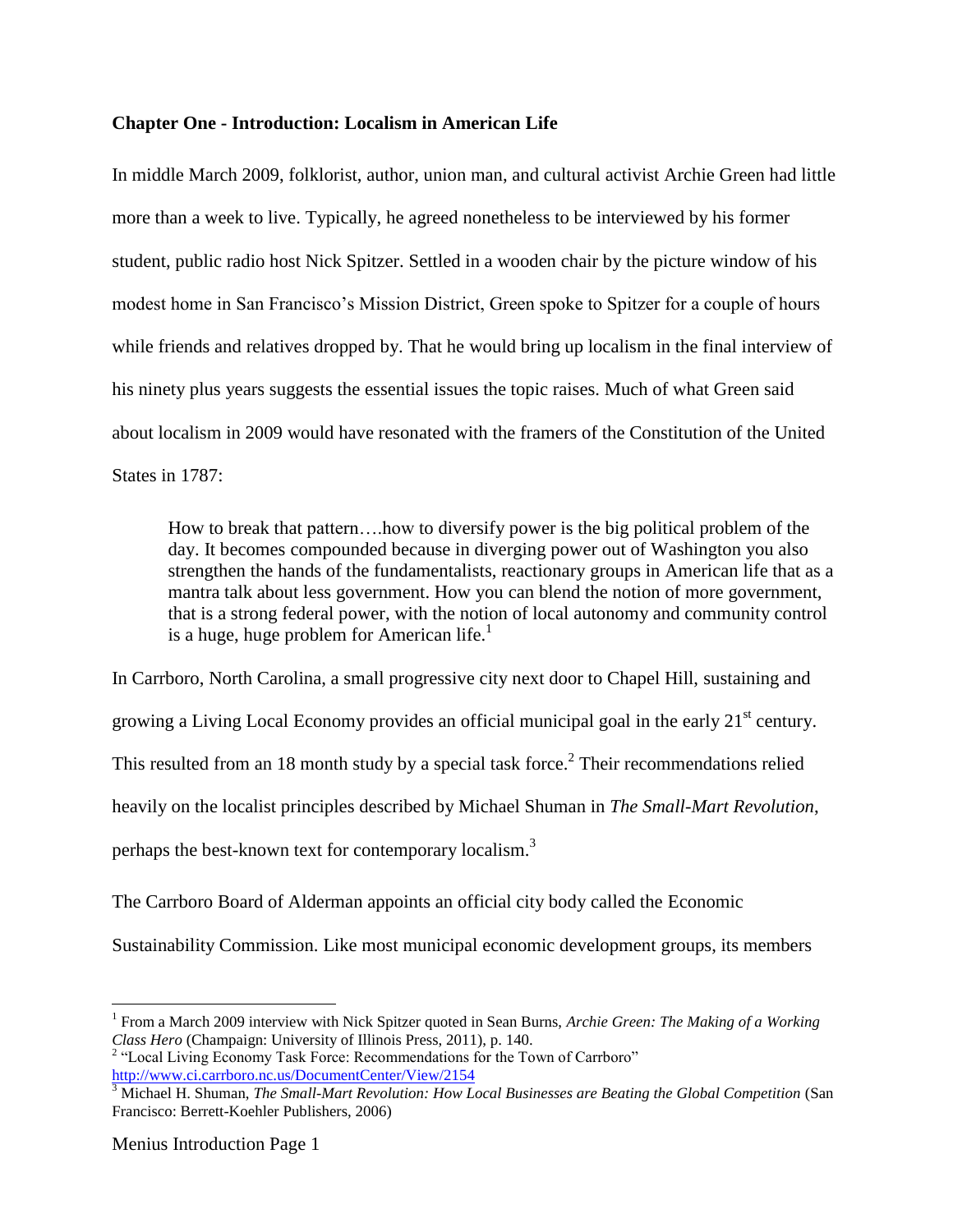spend a lot of time reviewing business zoning applications and issues, encouraging new businesses, and approving applications to the town's small business loan funds. The Carrboro ESC, on the other hand, also regularly studies BALLE (the Business Alliance for Local Living Economies) materials, views videos by left wing activists such as Rha Goddess, and encouraging a local business organization, the Carrboro Business Alliance, to initiate Buy Local First campaigns.

In 1997, 24 year-old Adam Werbach served as the youngest president ever of the Sierra Club. Werbach had gained notice, not always positive, by spearheading a grassroots-based youth movement within what had become a stodgy environmental organization. Supported, tellingly, by an 87 years old board member and David Brower, a former Sierra Club executive director ousted way back in 1969, Werbach had ascended quickly to the leadership.

Just as audaciously, Werbach penned a mostly anecdotal 300 page memoir and manifesto called *Act Now, Apologize Later*. The book mixed stories of awkward encounters with First Nations leaders, Al Gore, and Bill Clinton with inspiring profiles of grassroots environmental workers. Werbach espoused what he called "radical localism," defining it with his "radical localist pact:"

I will do my best to:

- 1. Buy products produced locally, products made with local ingredients and local labor
- 2. Demand that outside corporations respect local and incorporate local products in their product base
- 3. Know my community, human and wild<sup>4</sup>

Likely inspired by Wendell Berry's *Unsettling of America*, Werbach also presented radical localism as the key to rebuilding communities. He offered five steps to save the environment, the fifth being "community:"

<sup>4</sup> Adam Werbach, *Act Now, Apologize Later* (New York: Cliff Street Books, 1997) p. 242; Wendell Berry, *The Unsettling of America: Culture & Agriculture* (Sierra Club Books, 1977)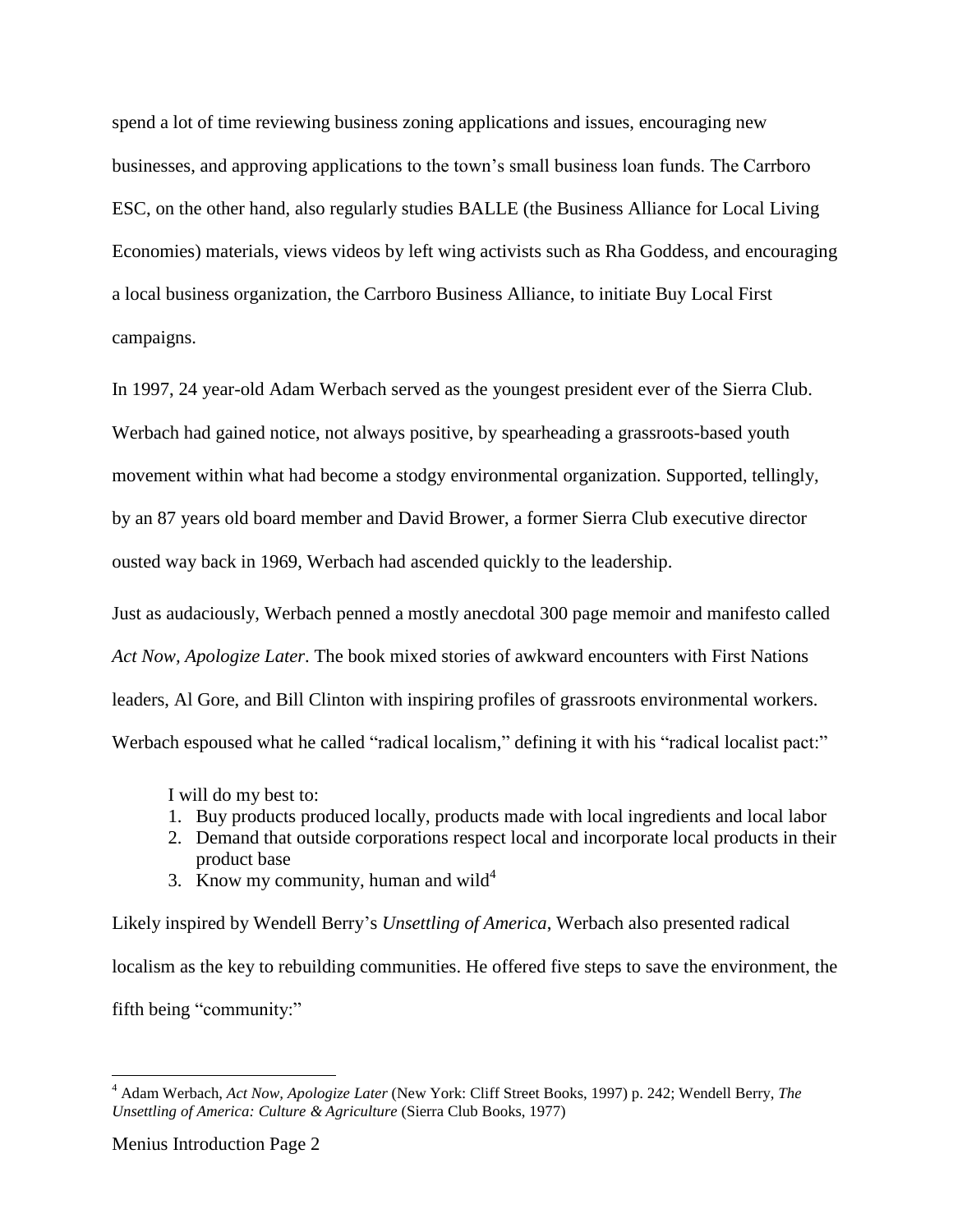Today the roots of environmental problems stem from the disintegration of our communities…. It's time to form a new movement of radical locals to reclaim the character, economy, and wildness of America. It's time for environmentalists to care for the Bronx as much as they care for the Grand Canyon. Radical localism offers us a chance to lessen our impact on the environment through a return to community…. The root of many of our environmental and social ills is a global trend away from local communities. We can't be perfect, but we need to strive to support the most local product possible in order to support local communities and keep people connected to them. Although a radical local community focuses on developing its own strengths and resources, it is not isolationist. Instead, it supports diversity in life and in people. It readily accepts people from outside communities who wish to bring their skills and ideas to better the community. Radical localism in no way serves as an excuse for fearful isolationism.<sup>5</sup>

More than two centuries before Werbach's 1973 birth in southern California, settlers in the backwoods of North Carolina took up voices, pens, and finally arms against the colony's government. Living far from the coastal capital of New Bern, these Regulators believed that neither the eastern dominated provincial assembly nor Royal Governor William Tryon understood or sympathized with their needs and issues. $<sup>6</sup>$  In other words, they wanted local</sup> government since the colony of North Carolina seemed too large and too eastern-oriented. Long after their defeat at the May 1771 Battle of Alamance, the Regulators lived on through epistolary debates in newspapers primarily in Mid-Atlantic and northern colonies.<sup>7</sup> Ignoring that the Regulators disputed provincial, not imperial, government, localism became a theme running

through the justification for the colonies' revolt and a far more significant matter in the two

decades thereafter. Localism's plasticity – its ability to be source or solution of so many

problems became an enduring legacy, as would its widely varying meanings.

 $\overline{a}$  $5$  Werbach, p. 240

<sup>6</sup> Paul David Nelson, *William Tryon and the Course of Empire: A Life in the British Imperial Service* (Chapel Hill: UNC Press, 1990), pp. 54-70.

 $<sup>7</sup>$  Art Menius, "The regulators of North Carolina and the colonial press : a collection of documents" (Chapel Hill:</sup> UNC Honors Thesis, 1977)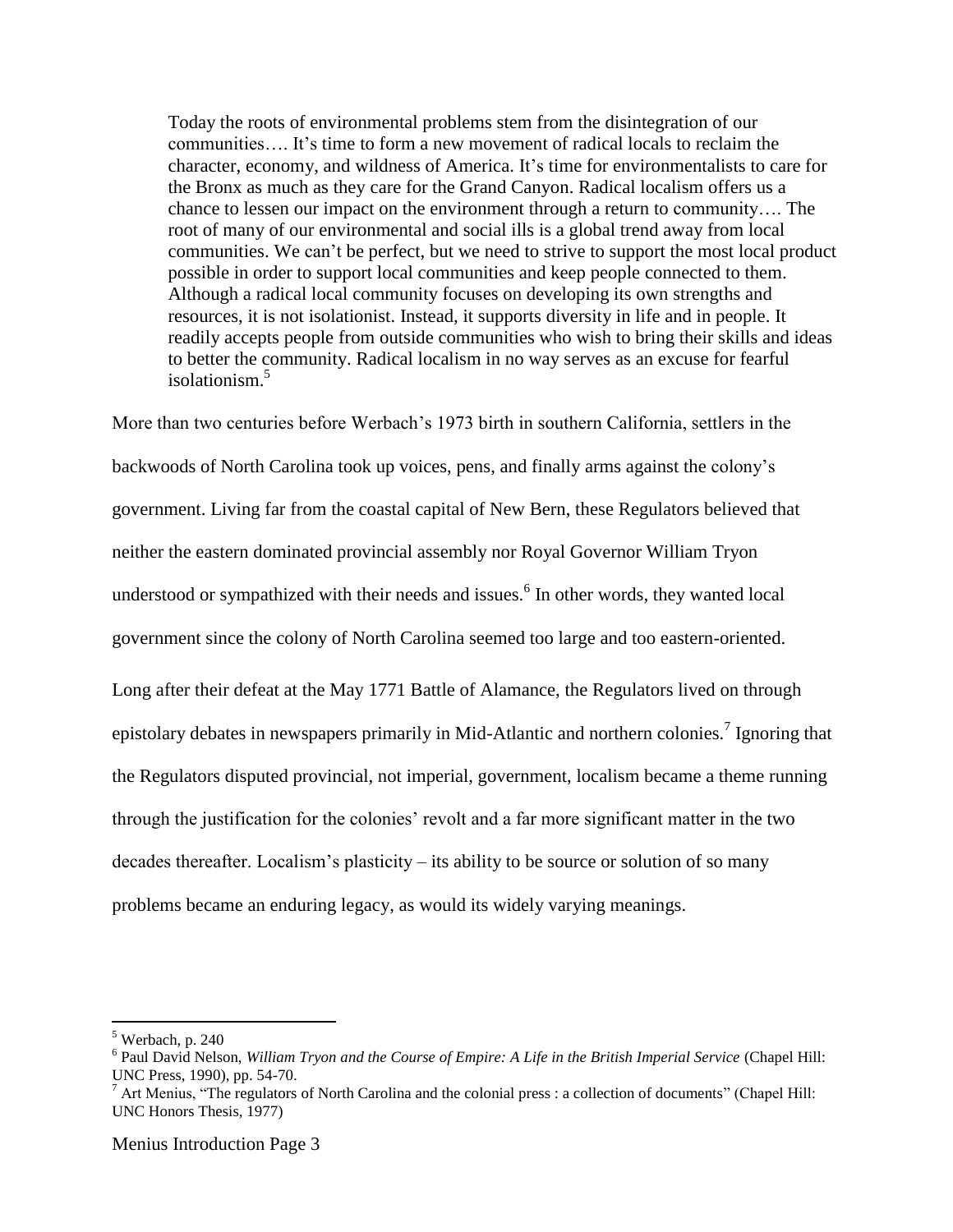In 1994, just three years prior to Werbach's call for radical localism, a fellow who styled himself "Roger Allen Davis of the Lord Jesus Christ" published a legal notice in Seattle. Renouncing "de facto corporate governments," Davis declared himself "a De Jure Fellow-citizen Of The Saints Of The HouseHold of God living in The Kingdom of God." Davis sent a batch of documents to the same effect to President Bill Clinton to establish his expatriation.<sup>8</sup>

No matter how rococo his notice, Davis was not exactly a lone wolf. Late in the  $20<sup>th</sup>$  Century, activists far on the other end of the political spectrum from Werbach, Green, or Carrboro's ESC also adopted localism. As described by Michael Barkun, the overly legalistic and perhaps undertrained members of such groups as Posse Comitatus, Montana Freemen, and Illinois Jural Society endeavored to place county government as "the ultimate civil authority."

These groups did have a point in asserting the deep roots of localism in American thought. Columbia law professor Richard Briffault, distant in every way from those groups, asserted in 1990 that "Two themes dominate the jurisprudence of American local government law: the descriptive assertion that American localities lack power and the normative call for greater local autonomy…. Localism as a value is deeply embedded in the American legal and political culture."<sup>9</sup>

Localism has remained an enduring aspect of American political thinking for 250 years, surviving in American political thought as if a hydra. Multifaceted and many headed, localism springs up on the left, on the right, and in the middle, malleable in a way that perhaps no other political philosophy can be. Today a Localist can be Democrat, Republican, Libertarian, Green, Anarchist, Socialist, or none of the above. Localism cycles in and out of American political

<sup>8</sup> Michael Barkun, "Purifying the Law: The Legal World of 'Christian Patriots,'" *Journal for the Study of Radicalism* Vol. 1 No. 1 (Spring 2007), p. 59.

<sup>9</sup> Richard Briffault, "Our Localism: Part I--The Structure of Local Government Law" *Columbia Law Review* Vol. 90, No. 1 (Jan., 1990), p. 1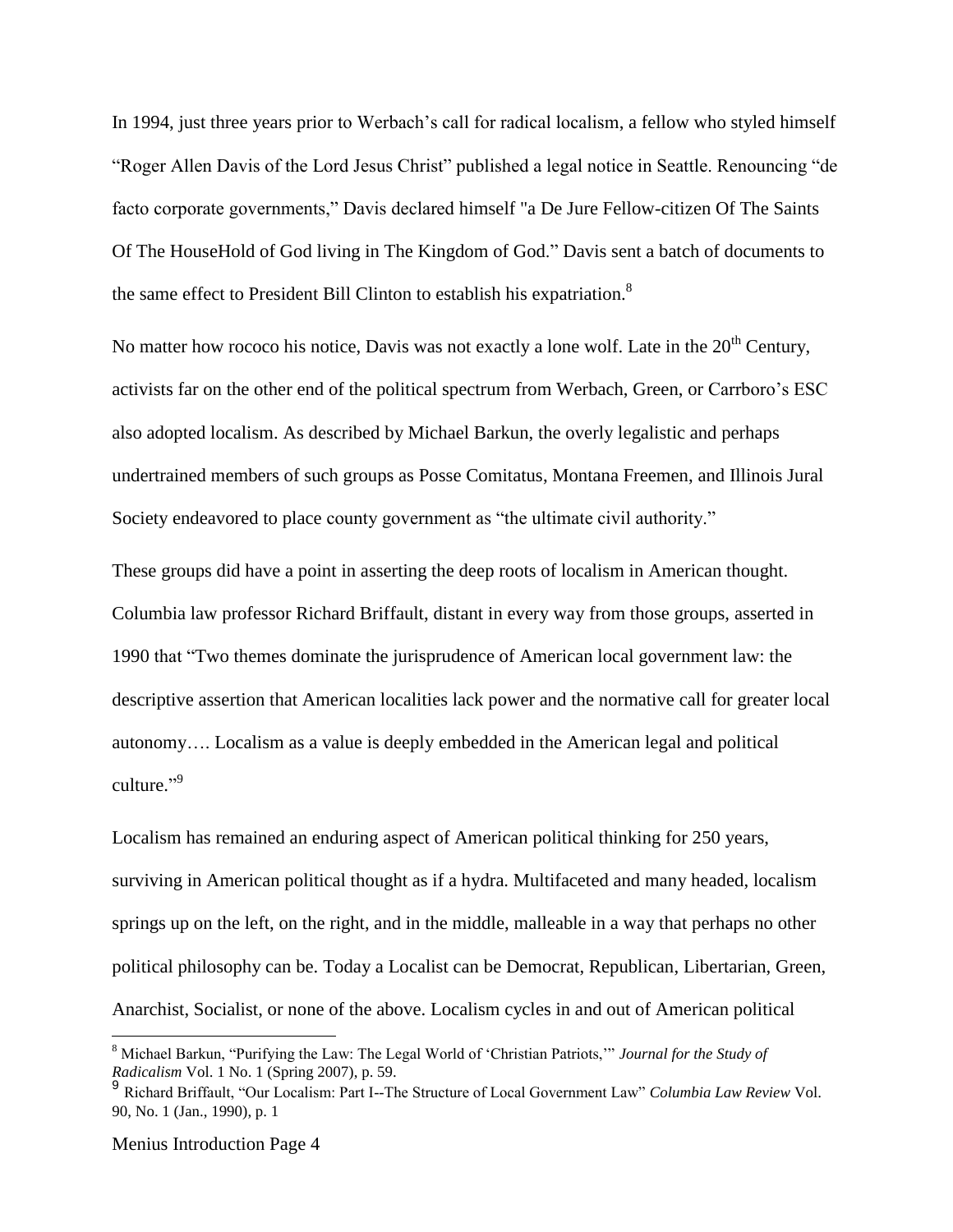thought, disappearing, such as during World War II, or showing up on the wrong side of history as during the Civil Rights movement. Thereby, localism traces a great arc in American life reaching from late colonial times, through opposition to ratification of the Constitution, and all the way to early 21<sup>st</sup> century environmental, anti-globalization, and locavore movements. Localism demonstrates a pervasive presence almost two centuries after Chief Justice John Marshall thought he had settled the matter in *McCullough v Maryland*. Even a casual Google search finds localism here, there, and everywhere. That a 2015 book *The Localist* explores one woman's commitment to a year of buying locally hardly proves surprising.<sup>10</sup> On the other hand, localism appears in books and articles about surfing, community policing practices, public policy advocacy, broadcasting regulation and programming choices by public radio, environmentalism, religious studies, banking and investing, grade school curricula, zoning, tourism development, etymology, and, at times, seemingly every other topic under the sun and moon. Despite all this and numerous studies of particular localist aspects or manifestations, localism as an enduring theme in American life has never received a comprehensive historical study until this effort. *Localism in American Life* will attempt to trace the winding path of localist thinking through American history. Patrick Henry, St. George Tucker, Alexis de Tocqueville, Thomas Jefferson, Louis Brandeis, Shuman, BALLE, AMIBA (American Independent Business Association), Englishman Rob Hopkins, Berry, and Hess, even novelist Barbara Kingsolver, and many others have contributed to fluid beliefs that lie outside any conventional American binary system. Considering localism a free market, free choice, capitalist methodology, Rollwagen expressed shock at being called a "liberal" during her one year experiment in exclusive local buying.<sup>11</sup>

 $\overline{a}$ 

<sup>10</sup> Carrie Rollwagen, *The Localist: Think Independent, Buy Local and Reclaim the American Dream* (Birmingham, AL: Carrie Rollwagen, 2015)

 $11$  Rollwagen, location 797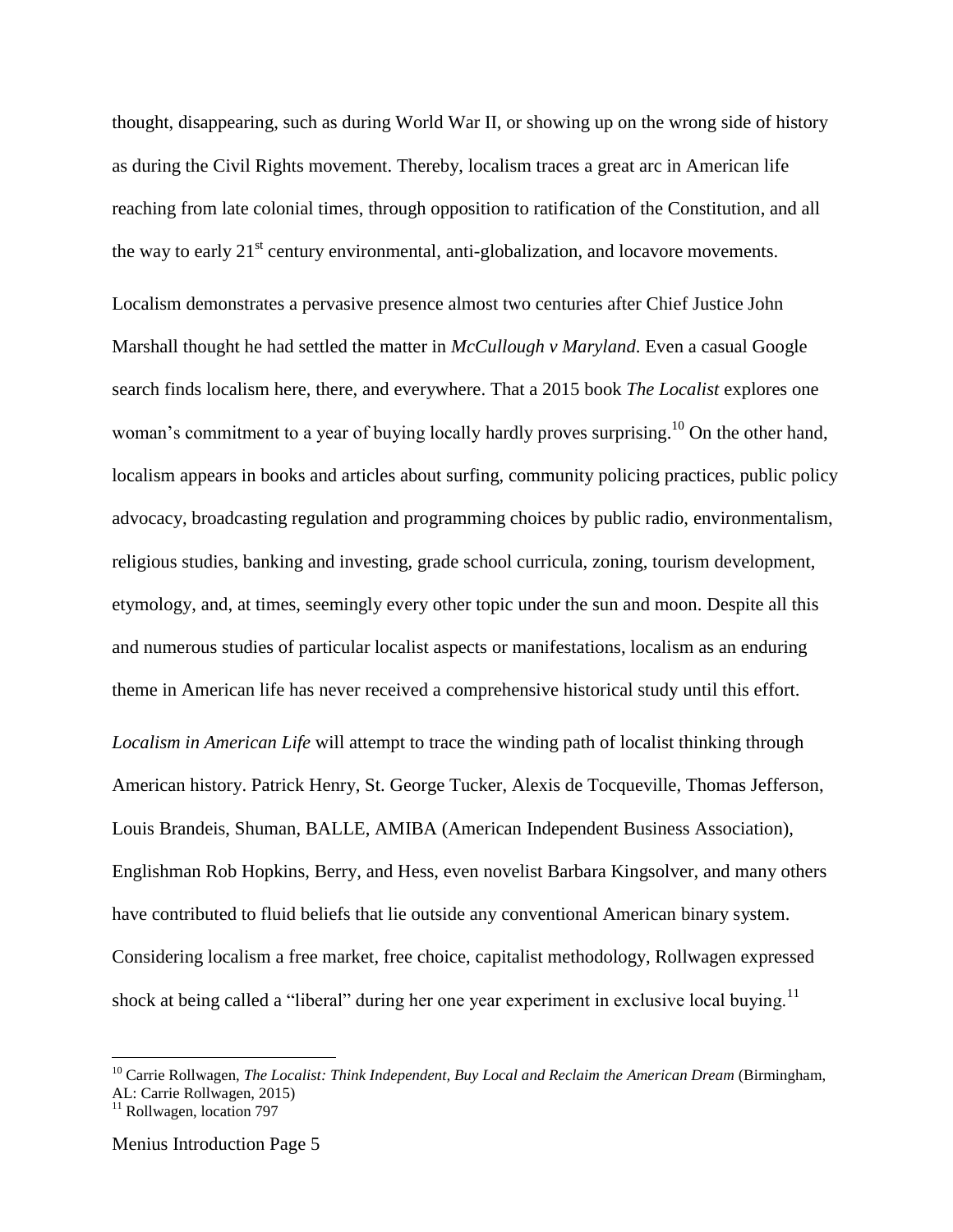At its most basic historical level, often expressed as "all politics are local," localism was based on "spatial closeness, shared religious and political worldviews within local communities, and geographical segregation between them."<sup>12</sup> Localism has evolved. Today a Localist can be described as believing in liberating herself and her community from the grip of the global marketplace and unmediated capitalism through intentional choices at ground level that support local business, addressing environmental, economic, and social justice issues in the process.<sup>13</sup>

Sociologist David J. Hess possessed the courage to attempt to construct definitional structures for the maze of localist activities in the early  $21<sup>st</sup>$  century. In its purest form, he believes localism involves locally sourced resources turned into products by locally owned industries and sold through locally owned businesses to local consumers. While admitting that pure localism rarely exists, Hess nonetheless asserts optimistically that "the localist model of privately held companies with a mission of community stewardship and an ability to choose environmental and social values over growth provides one pathway for restructuring the global economy."<sup>14</sup>

Yet localism must contend with a series of issues. Given its breadth and plasticity, however, localism can easily have negative implications. Wrote Melanie DuPuis and Davis Goodman of UC-Santa Cruz, "Localism can be based on the interests of a narrow, sectionalist, even authoritarian, elite, what we call an 'unreflexive' politics."<sup>15</sup> One, for example, is what legal theorist Richard Schragger calls "the boundary problem." "The creation of a place for meaningful self-government (in space and in politics) for those inside the (metaphorical and sometimes literal) gates always affects (and often injures) those who are outside the gates. The

 $\overline{a}$ 

<sup>&</sup>lt;sup>12</sup> Henning Hillmann, "Localism and the Limits of Political Brokerage: Evidence from Revolutionary Vermont" *American Journal of Sociology*, Vol. 114, No. 2 (September 2008), p. 291

<sup>13</sup> David J. Hess, *Localist Movements in a Global Economy: Sustainability, Justice, and Urban Development in the United States* (Cambridge: MIT Press, 2013), p. 2; Rollwagen, *passim*.

 $14$  Hess, pp. 7-8, 11, 15

<sup>&</sup>lt;sup>15</sup> E. Melanie DuPuis and David Goodman, "Should we go 'Home" to Eat?: Toward a Reflexive Politics of Localism," *Journal of Rural Studies* 21 (2005), p. 361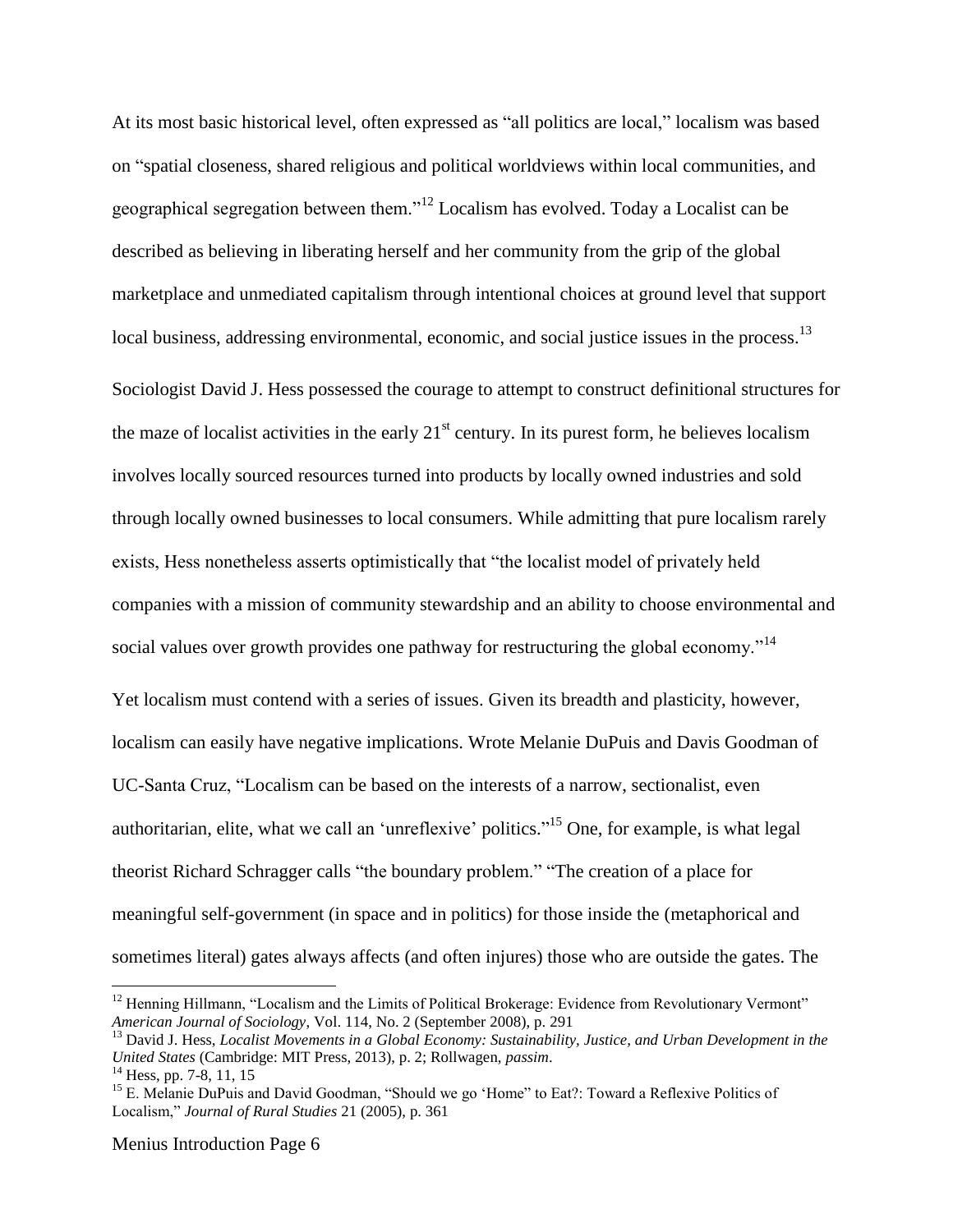boundary problem in local government law thus is the problem of pluralism."<sup>16</sup> Hess notes how aspects of localism, such as the local foods movement, can appear elitist and exclusionary.<sup>17</sup> Localism comprises a large part of the American story. This book, therefore, touches on a vast amount of American political, business, educational, and intellectual history covering both the mainstream and the highly marginalized. Following localist thought in America alone requires a journey through revolution and civil war, the formation of the Union and its reconstruction four score later, public school curricula and desegregation, corporate expansion and the reaction against it.

Chapter Two, "Good Seed Sowed in Fertile Ground," examines localism before and during the American Revolution and its essential role in the ratification of the Constitution. "It is vain to tell us that we ought to overlook local interests. It is only by protecting local concerns, that the interest of the whole is preserved," wrote James Winthrop at the end of 1787.<sup>18</sup>

The objection to transatlantic governance expressed in "no taxation without representation" expresses a basic localism. Whig writers would use the Regulators as straw men to project their arguments for reform or independence. In many other ways, however, the Regulators of North Carolina presaged not the American Revolution, but the crisis of national government that dominated the 1780s.

Studying Vermont during the Revolutionary years, sociologist Henning Hillmann found that localists adapted very successfully during the years of state and nation formation. Localist "coordinators" used the very process of centralization to build powerful local networks, generally annealed by place and financial relationships, to influence state and national office

Menius Introduction Page 7

<sup>16</sup> Richard C. Schragger, "The Limits of Localism" *Michigan Law Review* Vol. 100, No. 2 (Nov., 2001), p. 374  $17$  Hess, pp. 136-138

<sup>&</sup>lt;sup>18</sup> James Winthrop, "To the People" December 11, 1787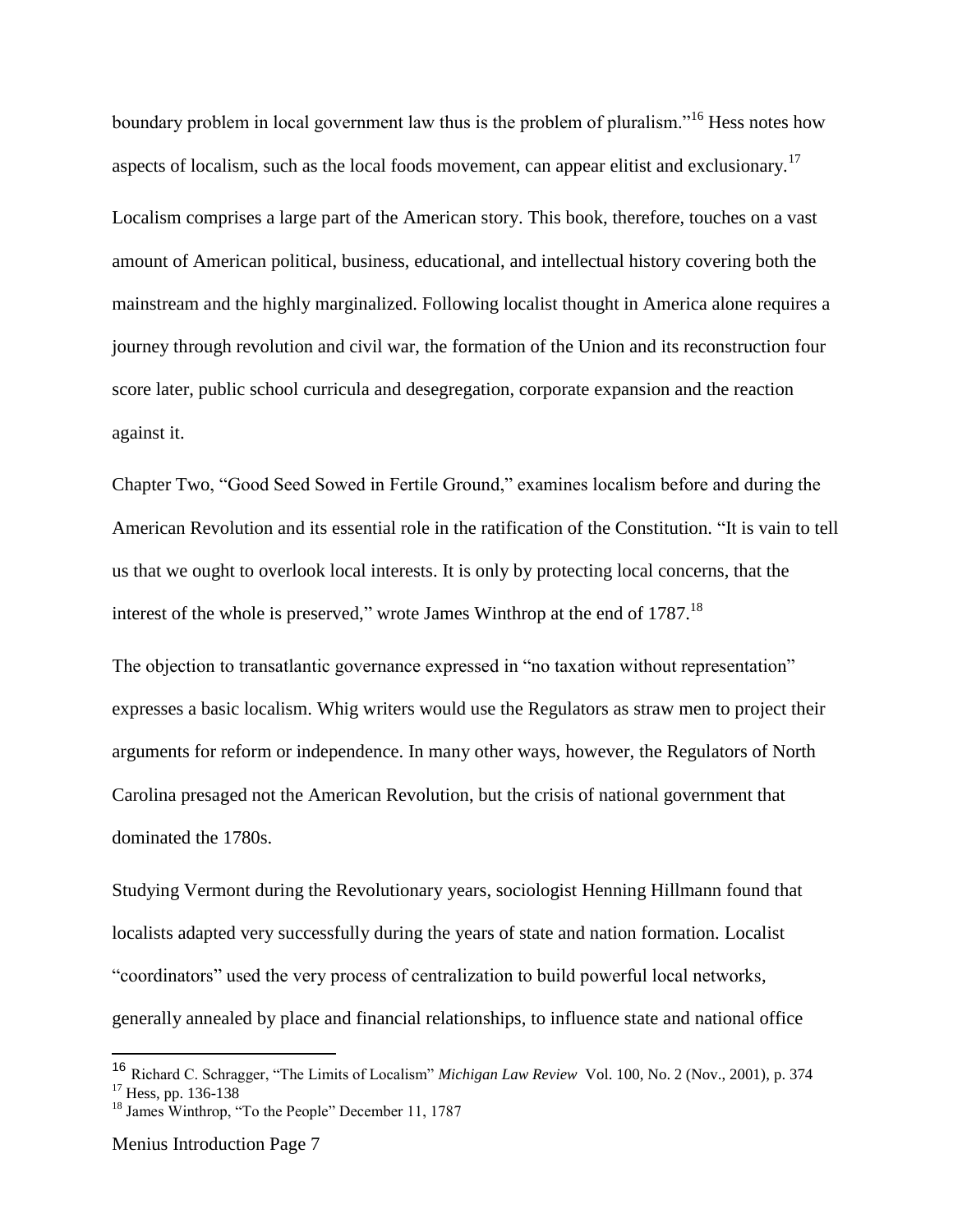holders and provide a link to central governments that served to protect, rather than erode, local interests.<sup>19</sup> This dynamic very much resembles contemporary models for effecting global change through localist networks.

As constitutional historian Saul Cornell tells the story in *The Other Founders*, a type of radical localism formed a core value for the rural populist wing of the Anti-Federalists who opposed adoption of the United States Constitution as originally proposed for ratification.<sup>20</sup> One of Cornell's greatest contributions comes from parsing the multiple varieties of Anti-Federalist thought. In so doing, he demonstrates that many, if not most, Anti-Federalists in fact advocated for a federation as opposed to the nationalist impulses of Alexander Hamilton and other Federalist supporters of the Constitution without a Bill of Rights. The framers of the Constitution wrestled with the very issues Archie Green described, seeking a balance of local and national powers. Anti-Federalists founders envisioned the states acting as a constitutional check on the central government. Anti-Federalist localists also saw democracy based on the public sphere, a commons. This meant discussion through newspapers would assume an importance equal to legislative bodies.<sup>21</sup> Two centuries before the Internet, this concept resembles what Hess calls "global localism" today.

The first ten amendments addressed the concerns of many Anti-Federalists, at least enough so that all thirteen original states would ratify it. Yet the Bill of Rights overwhelmingly addressed the rights of individuals, rather than the rights of states so dear to Anti-Federalists. Most significantly, the Tenth Amendment omitted the proposed word "expressly" in limiting federal government power and thus reserving unspecified powers to those states. This provided the key

<sup>19</sup> Hillmann, pp. 287, 290-291, 322-323

<sup>20</sup> Saul Cornell, *The Other Founders: Anti-Federalism and the Dissenting Tradition in America, 1788-1828* (Chapel Hill: University of North Carolina Press, 1999) pp. 114-116

 $21$  Cornell, pp. 140, 181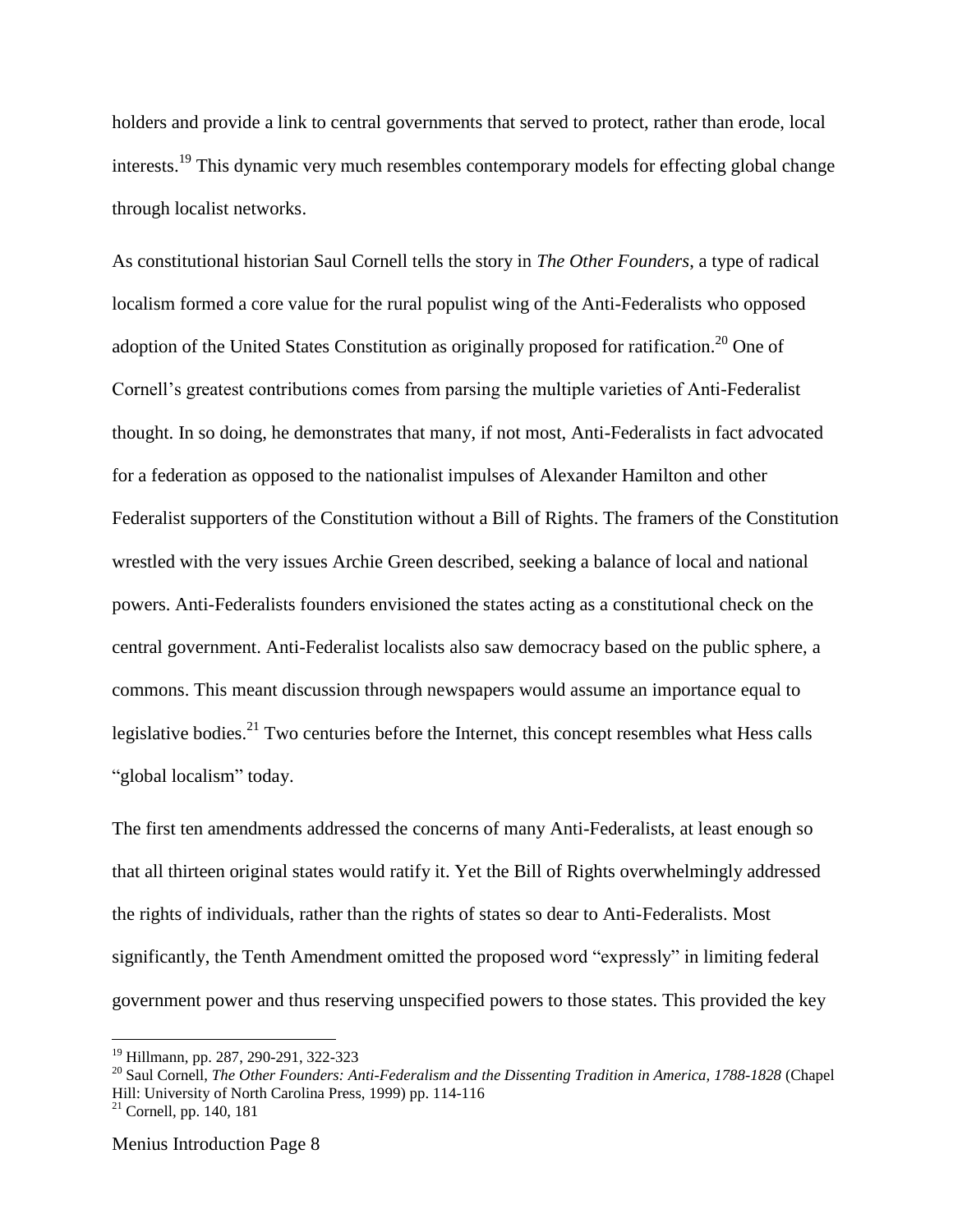loophole for the expansion of federal powers that Alexander Hamilton would soon employ in creating the First Bank of the United States.<sup>22</sup>

Localism manifested itself in other ways during the early days of the Republic. The most prominent included Shay's Rebellion, the Whiskey Rebellion, the Carlisle (Pennsylvania) Riot, the short lived, self-proclaimed State of Franklin in what is now northeastern Tennessee followed by the creation of Tennessee from North Carolina, Vermont from New York, Maine from Massachusetts, and Kentucky from Virginia.<sup>23</sup> Ultimately, in Hillman's felicitous phrase, "the logic of localist oppositions" overwhelmed Federalism.<sup>24</sup>

Chapter Three, "Aggressive Nationalism," shows how Jefferson's Democratic Republicans reframed Anti-Federalist localist thought for their own purposes while John Marshall's Supreme Court endeavored to squash localism once and for all.

Faced with a dozen years of Federalist rule, Jefferson and Madison, in different ways, revived Anti-Federalist views. First the Whiskey Rebellion and then The Alien and Sedition Acts under John Adams accentuated this process. Indeed, the Jeffersonian Republicans have been disparagingly described as "a kind of extended localism and parochialism, and little more."<sup>25</sup> Yet the Jefferson and his party embraced the nationalism inherent in the Louisiana Purchase and the chartering of the Second Bank of the United States. That revived what perhaps was the original "public-private partnership," one that could not have existed had "expressly" remained in the Tenth Amendment.

 $\overline{a}$ 

 $22$  Cornell, pp. 160-164

 $23$  Hillmann, p. 298

 $24$  Hillmann, p. 320

<sup>25</sup> Stanley Elkins and Eric McKitrick, *The Age of Federalism* (New York: Oxford University Press, 1993), p. 27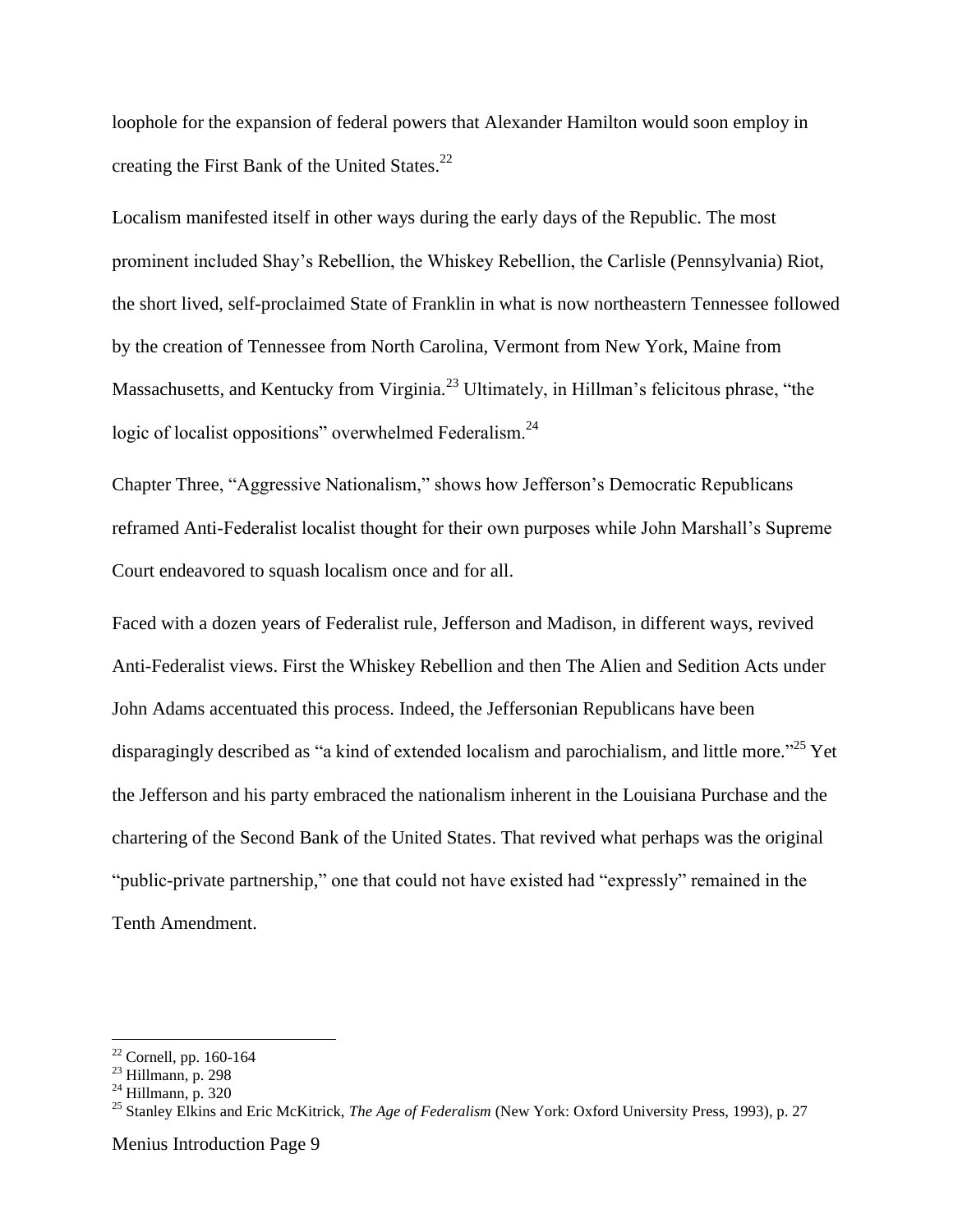At the dawn of the Nineteenth Century, localism gained one of its most powerful and persuasive voices from the bench, William & Mary professor, Virginia State Supreme Court justice, and US District Court Judge St. George Tucker. He wrote, in his popular 1803 edition of *Blackstone's Commentaries*, that "All governments have a natural tendency towards an increase, and assumption of power, and the administration of the federal government, has too frequently demonstrated that the people of America are not exempt from this vice in their constitution. We have seen that parchment chains are not sufficient to correct this unhappy propensity.<sup>26</sup>

Additionally, Tucker argued against the Supreme Court as the ultimate arbiter rather than the individual sovereign states. "If the federal government ever became the final judge of its own powers, then constitutional liberty would become an empty phrase. The federal government would invariably conclude that there are, in fact, no limits to its power."<sup>27</sup>

Left as the most powerful Federalist office holder, Chief Justice Marshall stuck to his guns. Once individual states began taxation either for income or as to act as checks against the Second Bank, Marshall was ready. In the manufactured case of *McCullough v Maryland*, the Marshall court not only upheld the bank, but stretched constitutional logic to its maximum to make the case for "aggressive nationalism." In so doing, Marshall established that the United States are a nation, not a confederation of sovereign states.<sup>28</sup> Nonetheless, the usage of United States as plural ("the United States are") rather than singular remained common until the Civil War.

<sup>26</sup> St. George Tucker, *Blackstone's Commentaries with notes of reference to the constitution and laws, of the federal government of the United States, and of the Commonwealth of Virginia: with an appendix to each volume, containing short tracts upon such subjects as appeared necessary to form a connected view of the laws of Virginia as a member of the federal union*, (Philadelphia: Birch and Small, 1803), p. 173

<sup>27</sup> St. George Tucker, *A View of the Constitution with Selected Writings* (Indianapolis: Liberty Fund 1999), p. 249

<sup>28</sup> Theodore Voorhees, "Retirement and You: Departure from the Top," *American Bar Association Journal*, Vol. 64, No. 4 (April 1978), p. 612; Richard E. Ellis, *Aggressive Nationalism: McCulloch v. Maryland and the Foundation of Federal Authority in the Young Republic* (New York: Oxford University Press, 2007)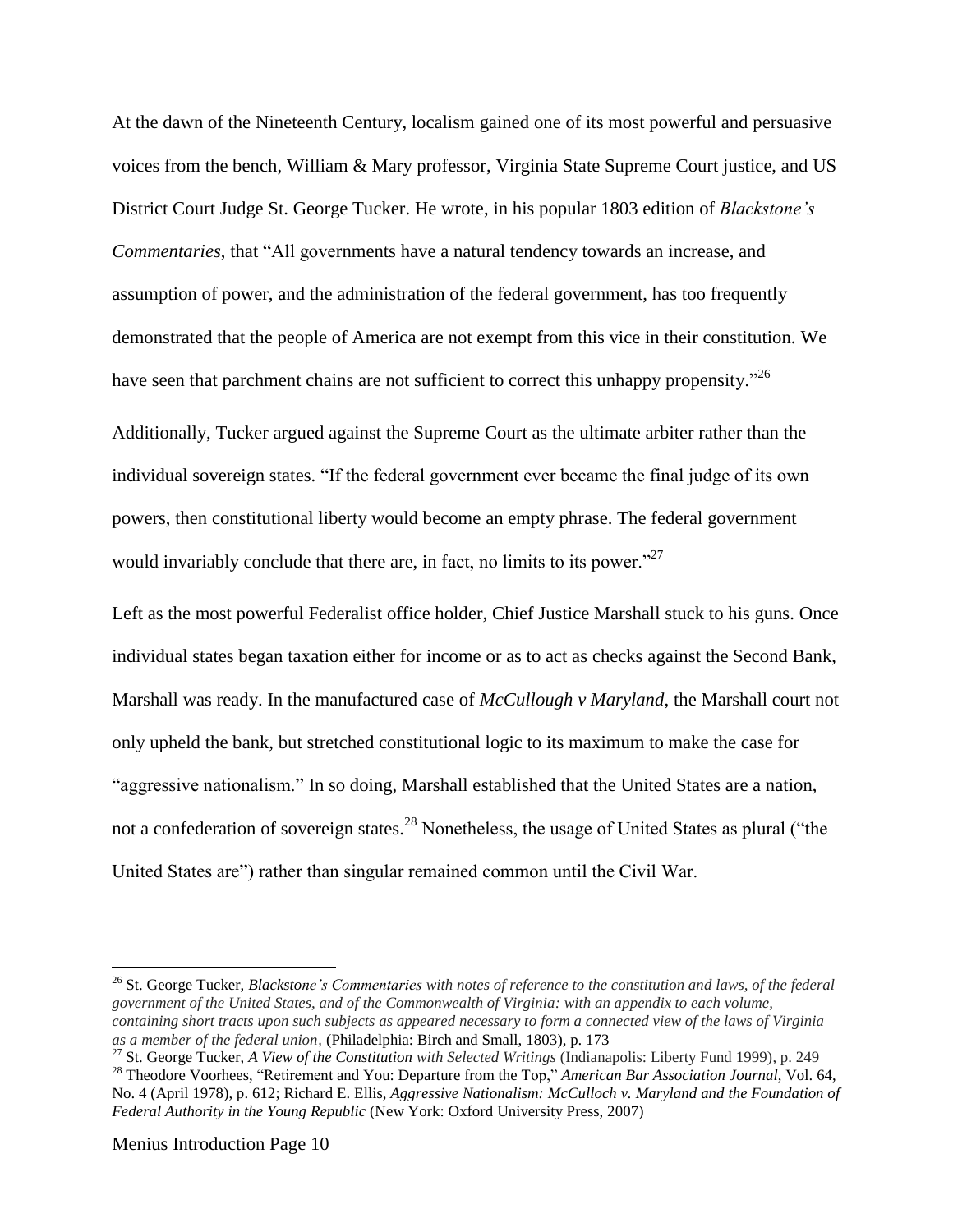Chapter Four, "Radical Localism," finds President Andrew Jackson bringing a version of localism back into the forefront, especially in killing the Second Bank of the United States once and for all. Theodore Vorhees, who believed Marshall "more influential than any other in the building of this nation," used "radical localism" in a 1978 *American Bar Association Journal* article to describe Chief Justice Marshall's view of the Jacksonian politics which threatened to overturn his federal system. Marshall, thus, stayed on the bench until death, vainly hoping to outlast Old Hickory.<sup>29</sup>

Meanwhile, French visitor Alexis de Tocqueville stressed the significance of localism to the new American democracy. In praise of town meetings, he wrote in the first volume of *Democracy in America*, "Local institutions are to liberty what primary schools are to science; they put it within the people's reach; they teach people to appreciate its peaceful enjoyment and acustom them to make use of it. With local institutions a nation may give itself a free government, but it has not got the spirit of liberty."<sup>30</sup>

Contradictions abounded. Far from being an era of triumphant localism, by the middle of the 19<sup>th</sup> Century local governments began to complain of their loss of power to state and federal bodies.<sup>31</sup> The selfsame Jackson acted to hold Marshall's Union together in the face of South Carolina's secessionist threats. Remarkably, John C. Calhoun made the case for States rights and thus secession using arguments based in Federalist theory, rather than Anti-Federalist thought. He recast The Federalist Papers themselves as a States rights text.<sup>32</sup>

Chapter Five, "In Blood Consecrated," explores localism during the Civil War and in framing resistance to reconstruction afterwards. The Confederate States, as a government, struggled

 $29$  Voorhees, p. 612

<sup>30</sup> Alexis de Tocqueville, *Democracy in America* (New York: Harper & Row, 1969), pp. 62-63

 $31$  Briffault, p. 1

<sup>&</sup>lt;sup>32</sup> Cornell, pp. 294-299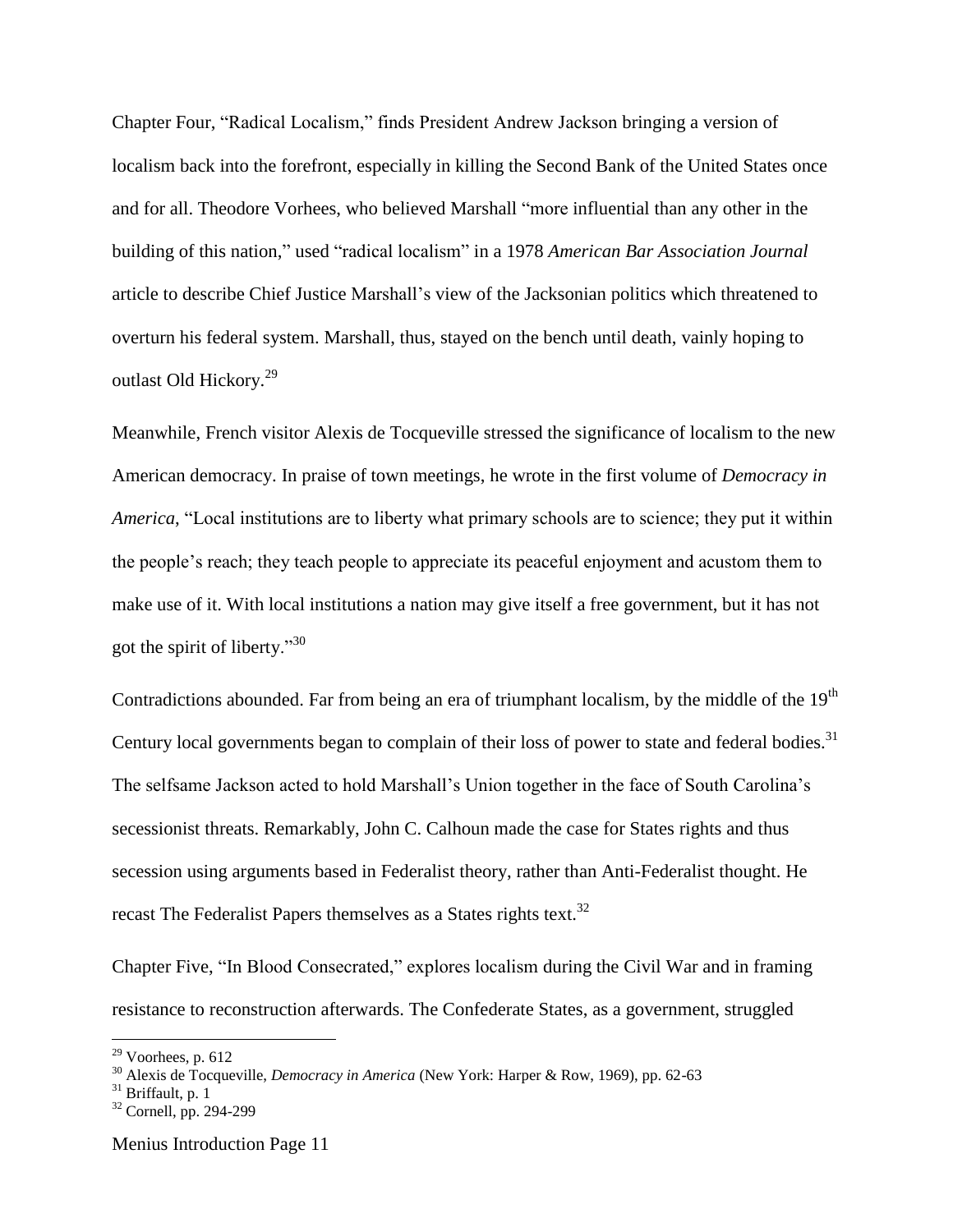mightily with its commitment to States rights, although the task undoubtedly would have proven much more difficult absent the annealing effect of a war. Even to the north, localism can be viewed as a primary motivator first of the Copperheads who opposed Lincoln and second of McClellan's peace campaign in 1864.

While Abraham Lincoln and William Tecumseh Sherman may have desired an immediate healing once the Confederates laid down their arms, post-assassination Washington would have no part of that. During Reconstruction, the states formerly in rebellion faced the cold reality of lacking most states rights for a dozen years.

Chapter Six, "In a Time of Transformation," views localism's twisted relationship with populism, the reassertion of white supremacist rule, and an America experiencing a rapid industrial transformation. The latter spawned the anti-chain store movement of the 1920s and early 1930s, which provides the clearest antecedent to  $21<sup>st</sup>$  Century localism.

In the northern states following the Civil War, farmers, among others, viewed as threatening the consolidation of economic power as a new industrial and business order, characterized for decades by the "robber barons," developed. Concentrated economic power, not to mention populations, varied dramatically from the Jeffersonian vision assumed to be the enduring American reality. Many farmers, northern and southern, would turn to the Grange movement and populism to oppose en masse these changes, as localism became the antipode to cosmopolitanism. In rural northern areas, roads – symbolic of self-reliant home rule – became the battleground between changing local and broader interests between 1870 and 1930. By the end of those sixty years, state dominance in road building and maintenance had become well established through a process of state and, after 1921, federal government assuming more and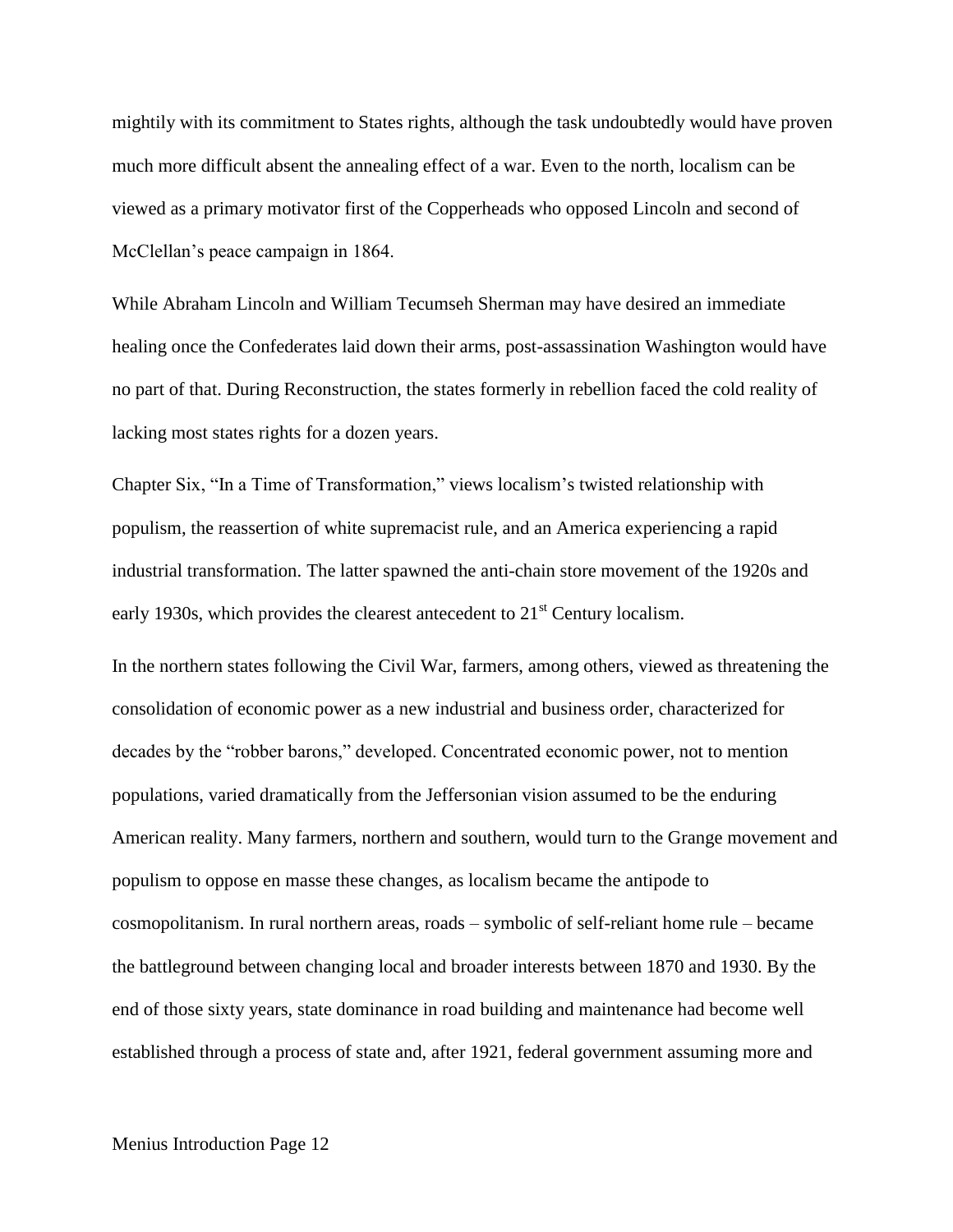more of their cost. The process symbolized the decline in all aspects of local government relative to state and federal.<sup>33</sup>

In the South after 1877, Democrats regained control of state governments. During the 1890s, however, Populist and Republican-Populist fusion candidates made great gains at the expense of Democrats. Nowhere did the fusionists experience more success than in North Carolina. Perhaps the most violent single act of terroristic, racist localism in American history occurred in November 1898 in Wilmington, North Carolina, a port city on the Cape Fear River with a significant black majority population. In what was long called a race riot, but more accurately a coup d'etat, a well-organized armed white mob overthrew the city's legally elected black Republican and fusionist municipal government and drove the leaders of the town's African-American community out of town. Both state and federal governments remained on the sideline and allowed this virulent manifestation of race-based localism to transpire.<sup>34</sup>

The Wilmington riot kick started a two year period during which blacks lost the right to vote, destroying fusion politics and establishing the Democrats as the only party that mattered for seventy years. As one party rule became the norm in the south during this time, localism achieved extraordinary significance. Geography often became the only factor primary voters had to choose between candidates.<sup>35</sup>

Hal S. Barron, "And the Crooked Shall Be Made Straight: Public Road Administration and the Decline of Localism in the Rural North, 1870-1930" *Journal of Social History*, Vol. 26, No. 1 (Autumn, 1992), pp. 81-82, 90, 93

<sup>34</sup> David S. Cecelski and Timothy B. Tyson, editors, *Democracy Betrayed: The Wilmington Race Riot of 1898 and Its Legacy* (Chapel Hill: UNC Press, 1998); Timothy B. Tyson, "The Ghosts of 1898: Wilmington's Race Riot and the Rise of White Supremacy" *The News and Observer* (November 17, 2006). In 1898 the Raleigh News and Observer, then edited by future Secretary of the Navy Josephus Daniels, fanned the fires leading to the bloody coup. <sup>35</sup> John R. Van Wingen, "Localism, Factional Fluidity, and Factionalism: Louisiana and Mississippi Gubernatorial

Contests" *Social Science History* Vol. 8, No. 1 (Winter, 1984) p. 10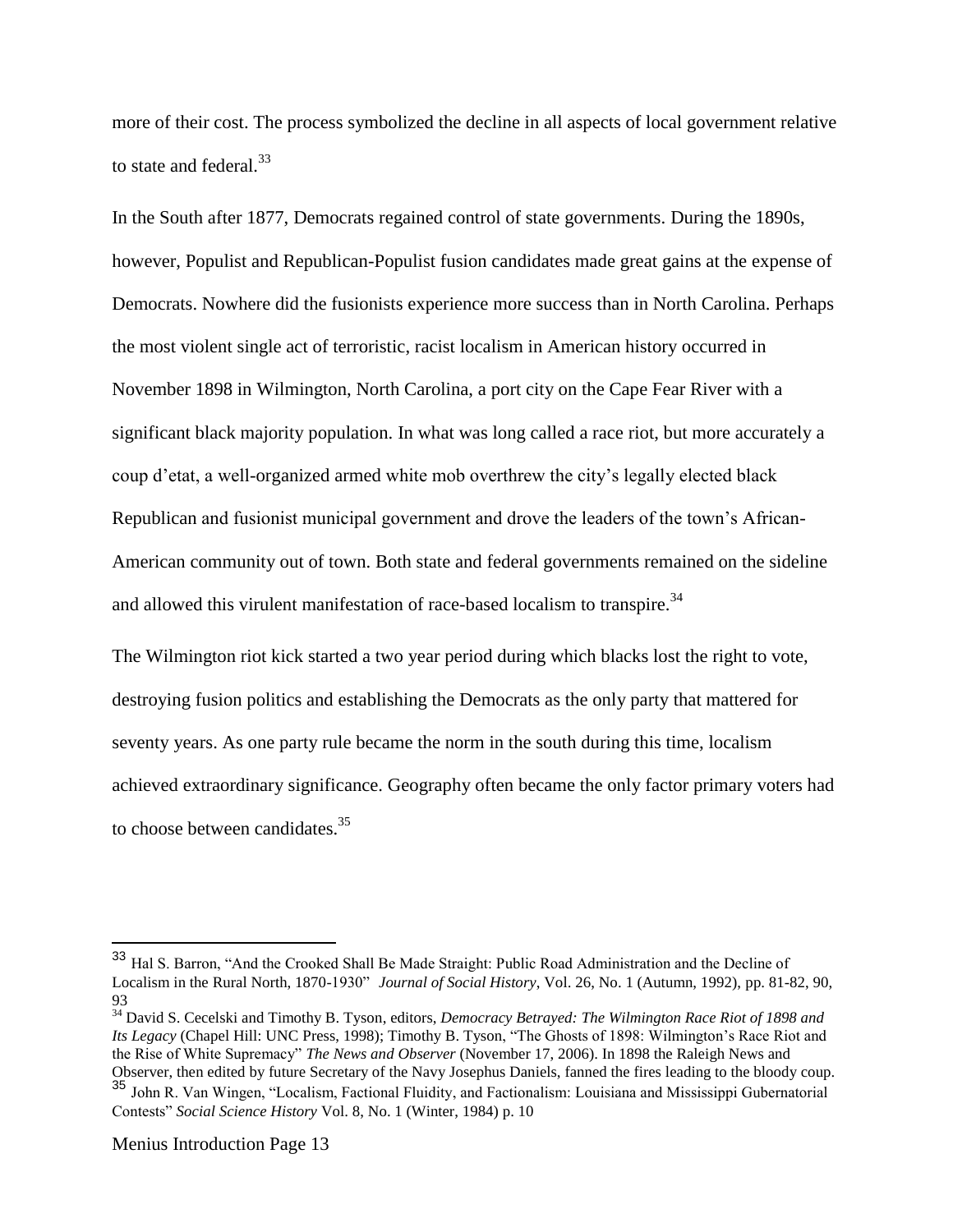The 1920s and 1930s witnessed anti-chain store movement, a middle class-driven localist, populist, and anti-monopolist movement that presages, albeit in a more oppositional fashion, localist stances in the early  $21<sup>st</sup>$  Century. The rapid spread of the A&P Stores to more than 15,700 stores by 1930, just eighteen years after opening the first one in 1912, along with other emerging chains in groceries, drugs, gasoline, variety, and cigars, inspired the movement. During the 1920s, A&P became the fifth largest corporation in the nation, while chain store sales jumped from 4% to 20% of retail overall and 40% in groceries. During that decade retail chain store outlets jumped in number from  $30,000$  to  $150,000$ .<sup>36</sup>

Gaining its greatest momentum during the early years of the Great Depression, the anti-chain store advocates called for, with success in several states, additional taxes on chain stores, and for amendments to federal anti-trust legislation. With their greatest strength in the South and Midwest, they bemoaned the demise of small towns and how each downtown appeared to house the same stores as if created by cookie cutters, ultimately undermining participatory democracy. Like today, local independent merchant associations - then often called "Merchants Minute Men" - formed the first line of resistance with some 400 existing by 1930. Although only four anti-chain store laws existed in 1927, by 1935 state and local governments would pass eight hundred, mostly taxes.<sup>37</sup> Just as in contemporary localism, the anti-chain store advocates crossed traditional party and progressive-reactionary political lines. They included *The Nation* and the *New Republic* and ranged from Supreme Court Justice Louis Brandeis to populist politician Huey Long to popular African-American recording preacher, Rev. J.M. Gates. Columbia

 $36$  Hess, pp. 114-116

<sup>&</sup>lt;sup>37</sup> Daniel Scroop, "The Anti-Chain Store Movement and the Politics of Consumption" *American Quarterly*, Vol. 60, No. 4 (Dec., 2008), pp. 925-949; Richard C. Schragger, "The Anti-Chain Store Movement, Localist Ideology, and the Remnants of the Progressive Constitution, 1920-1940" *Iowa Law Review* v. 90-3 (2005), pp. 1011-1094; Hess, pp. 56-57, 113-133; Carl J. Ryant, "The South and the Movement Against Chain Stores" *Journal of Southern History*, Vol. 39, No. 2 (May, 1973), pp. 207-222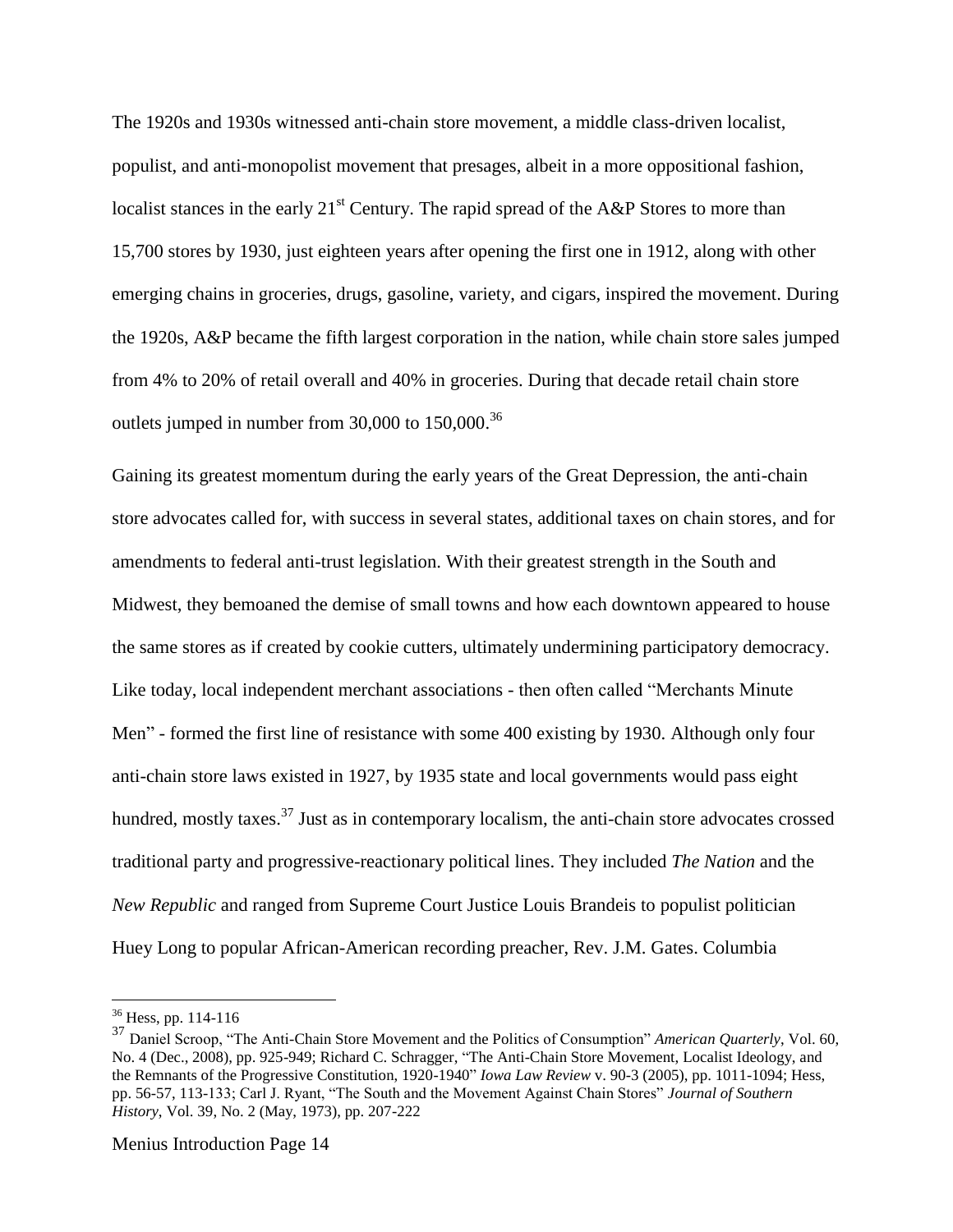Records, which depended on the chain stores for retail sales, suppressed Rev. Gates' "Good Bye

to Chain Stores, Parts 1 and 2" record for sixty years.

William K. Henderson, owner of KWKH radio in Shreveport, Louisiana used his airways to attack the chain stores. The emotion-laden reasoning of Henderson's 1930 congressional testimony would resonate well more than 80 years later:

We have sought to portray the iniquities attendant with short weights and inferior quality of merchandise sold by the chain store. We have attempted to bring to light the ruinous and devastating effect of sending the profits of business out of our local communities to a common center, Wall Street. We have appealed to the fathers and mothers who entertain the fond hope of their children becoming prosperous business leaders-to awaken to a realization of the dangers of the chain stores' closing this door of opportunity. We have insisted that the payment of starvation wages, such as the chain-store system fosters, must be eradicated . . . . We have importuned those who labor to join in striking down the chain system in every form and character, before it enslaves the masses and holds them prisoners of an economic system which will destroy every vestige of individual initiative and personal incentive to progress.<sup>38</sup>

Ultimately, legislation introduced in 1938 and again in 1940 in Congressman Wright Patman of

Texas with some 75 co-sponsors never made its way out of committee. The bill would have

imposed heavy federal taxes on chain stores to such a level that it could have doomed A&P and

Woolworths. The opposition included co-ops, such as Farm Bureau, fearing taxation on their

businesses, unions, now benefitting from organizing chain store workers, and self-described

consumer interest groups that expressed fear of the loss of low prices.<sup>39</sup>

University of Virginia law professor Richard Schragger finds in the anti-chain store movement a vision of the role of the modern state that, like modern localism, offers a path different from both liberalism and neo-liberalism:

[I]n its purest form, anti-chain store advocates argued on behalf of an aggressive regulatory state, the purpose of which was to distribute widely economic and political

 $\overline{a}$ 

 $38$  Quoted in Ryant, p. 209.

<sup>39</sup> Ryant, pp. 214-218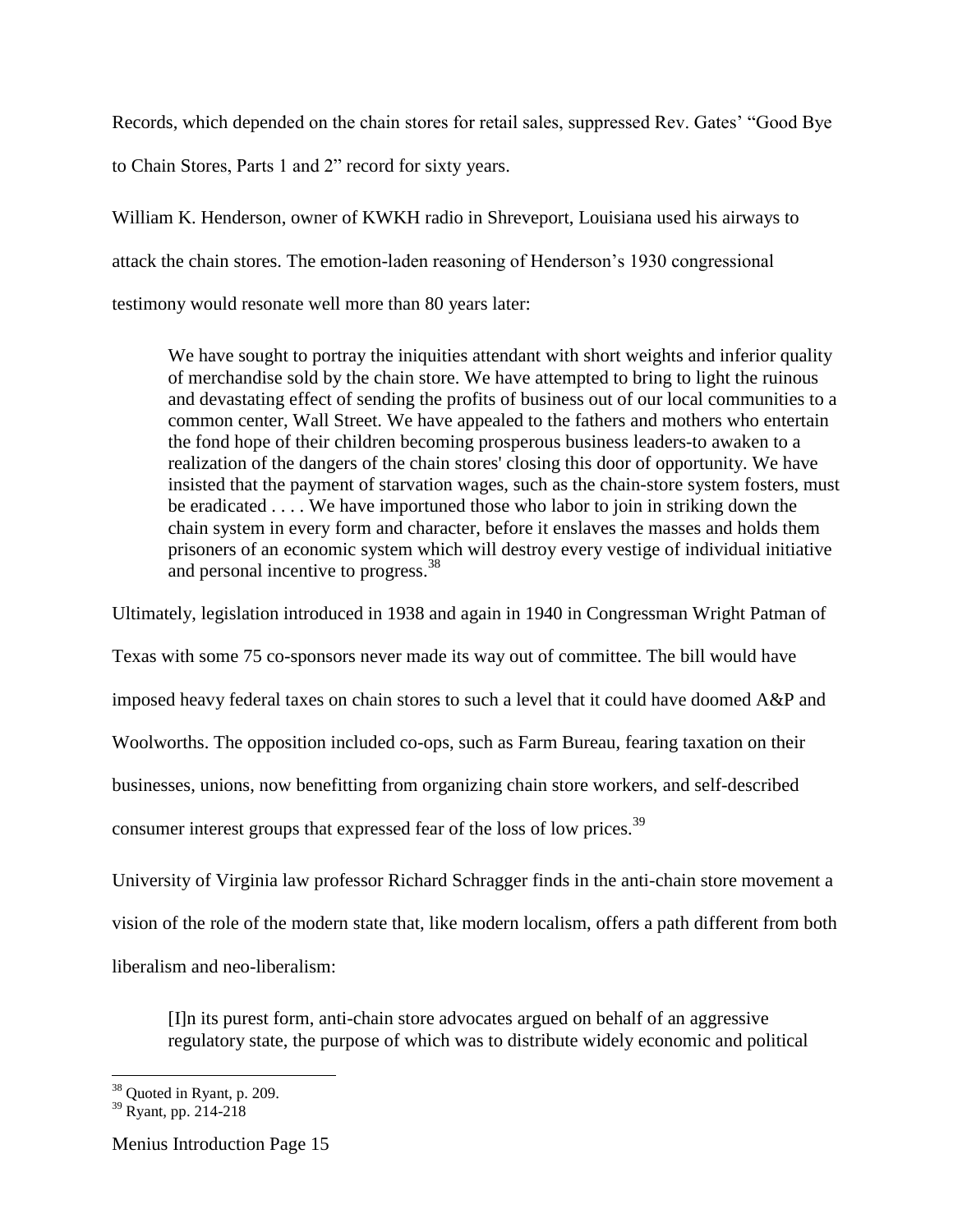power in the service of an economically-based citizenship. The movement suggested the possibility that the state could exercise power in the service of decentralization, not inevitably in the service of centralization, and that government could make as its aim an ideal of democratic citizenship and not just a policy of social welfare. The anti-chain store movement urged federal and state interference into the workings of the national market in order to preserve local economic and political independence, not to supersede it.  $40$ 

Simultaneous efforts, especially between 1927 and 1934, endeavored to check commercial radio. These reformers wanted the airwaves to belong to local educational and religious entities. Outspent by commercial broadcasters, media localism was defeated with the passage of the Communications Act of 1934.<sup>41</sup>

Chapter Seven, "Nadir: Friends in low places," finds localism in the hands of Christian Reconstructionist groups and the Christian Identity movement and prominently those employing States rights as a means to oppose Civil Rights. Despite some very positive contributions to Great Society programs that aimed to build communities, localism often found itself blamed for the failure of school reform, sexism, and racism during the final three decades of liberal America.

In 1943, a Massachusetts attorney named Howard Rand articulated the tenets of Christian Identity.<sup>42</sup> Along with Henry Ford's partner in Anti-Semitism, William J. Cameron, and Gerald L.K. Smith, Rand developed and propagated ideas that would evolve over the decades into a worldview that saw Judaism as a powerful, hidden, conspiratorial force. Believing that ZOG, the Zionist Occupation Government, controlled state and federal governments, the Identity movement withdrew into their own form of "radical localism."

 $40$  Schragger, p. 1016

 $41$  Hess, p. 188

 $42$  Barkun, p. 60

Menius Introduction Page 16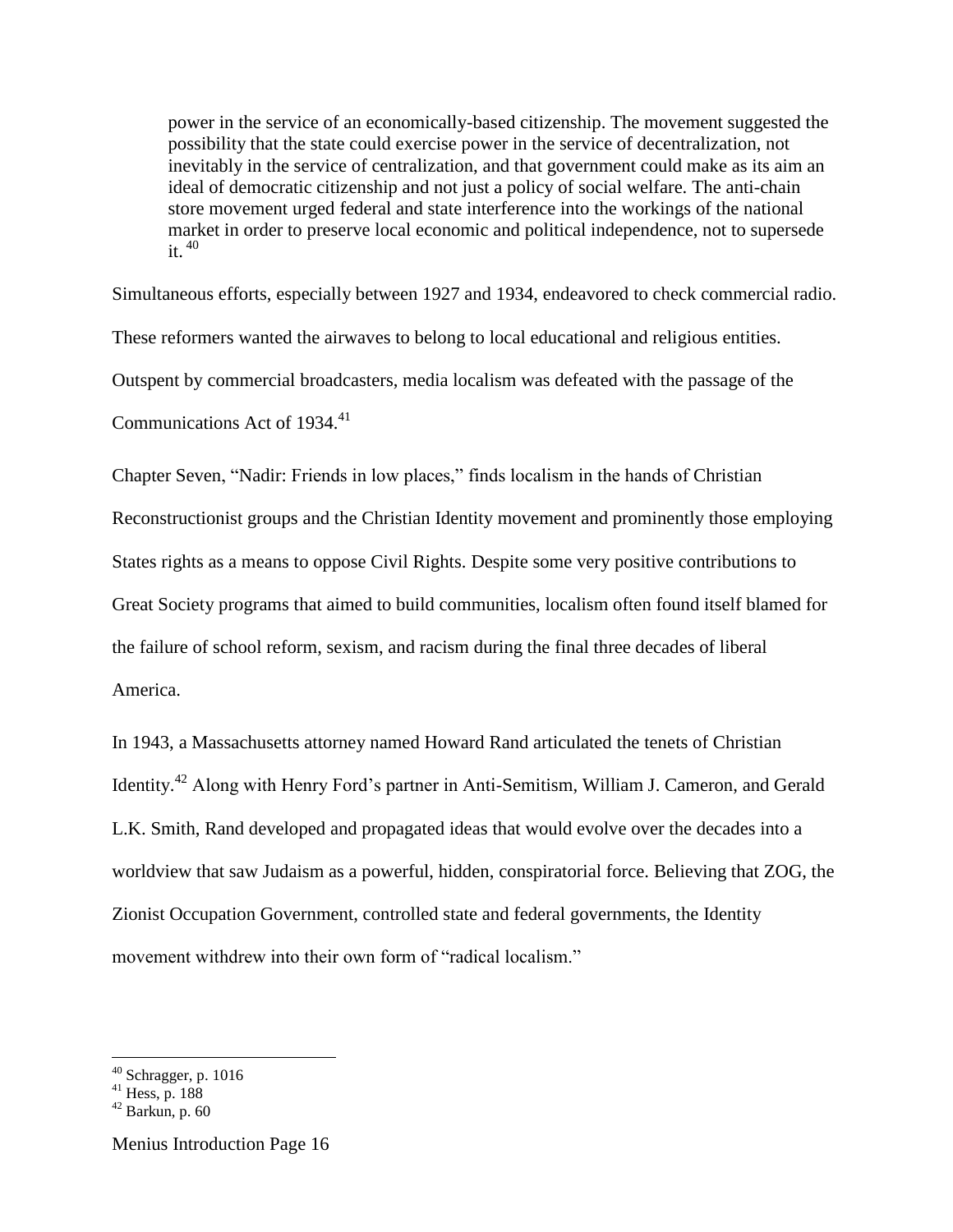By the 1970s, Christian Identity groups mixed the Bible, common law, and the Constitution they often disavowed into flamboyant political theory.<sup>43</sup> Headquartered in Sublimity, Oregon, the Assembly of Heaven Church established its own new world order, for example. The Assembly required its members to renounce United States citizenship, drivers' licenses, public employment, and even library cards. Members instead carried passports and photo IDs issued by the church, materials the devotees believed would protect them from persecution.<sup>44</sup>

Following the Supreme Court's *Brown v Board* decision, states rights – already elevated by Strom Thurmond's 1948 Dixiecrat campaign – soared into popular currency as the southern states' last line of defense again integration. Just as states rights had been used a century before to mask the defense of slavery itself, now the concept permitted its advocates to avoid directly supporting Jim Crow. Instead, they could support an abstract constitutional principle. Ironically, the localist impulse proved so strong with the resurgent Ku Klux Klan groups, particularly the United Klans of America, that FBI easily succeeded in encouraging them to splinter into smaller and smaller klans during the late  $1960s^{45}$ .

American academics, echoing Green's concerns, painted localism as facilitating "the perpetuation of injustice…. An obstacle to efforts to reduce inequality and ameliorate class and race antagonism."<sup>46</sup> Others blamed the intractability of problems plaguing sprawling suburbs on localism.<sup>47</sup> Sociologists from the 1950s onward characterized localists as sexist, "narrowminded, provincial, prejudiced, and reactionary…. Culturally local persons would feel that

 $\overline{a}$ 

 $43$  Barkun, pp. 61-62

<sup>44</sup> Barkun, p. 58

<sup>45</sup> David Cunningham, *Klansville U.S.A.: The Rise and Fall of the Civil Rights-Era Ku Klux Klan* (New York: Oxford University Press, 2013), pp. 150 - 213.

<sup>46</sup> Richard Briffault, "Our Localism: Part II – Localism and Legal Theory" Columbia Law Review Vol. 90 (March 1990), p. 453

<sup>47</sup> Arnold Silverman and Linda Schneider, "Suburban Localism and Long Island's Regional Crisis" *Built Environment* Vol. 17, No. 3/4, (1991), pp. 191-204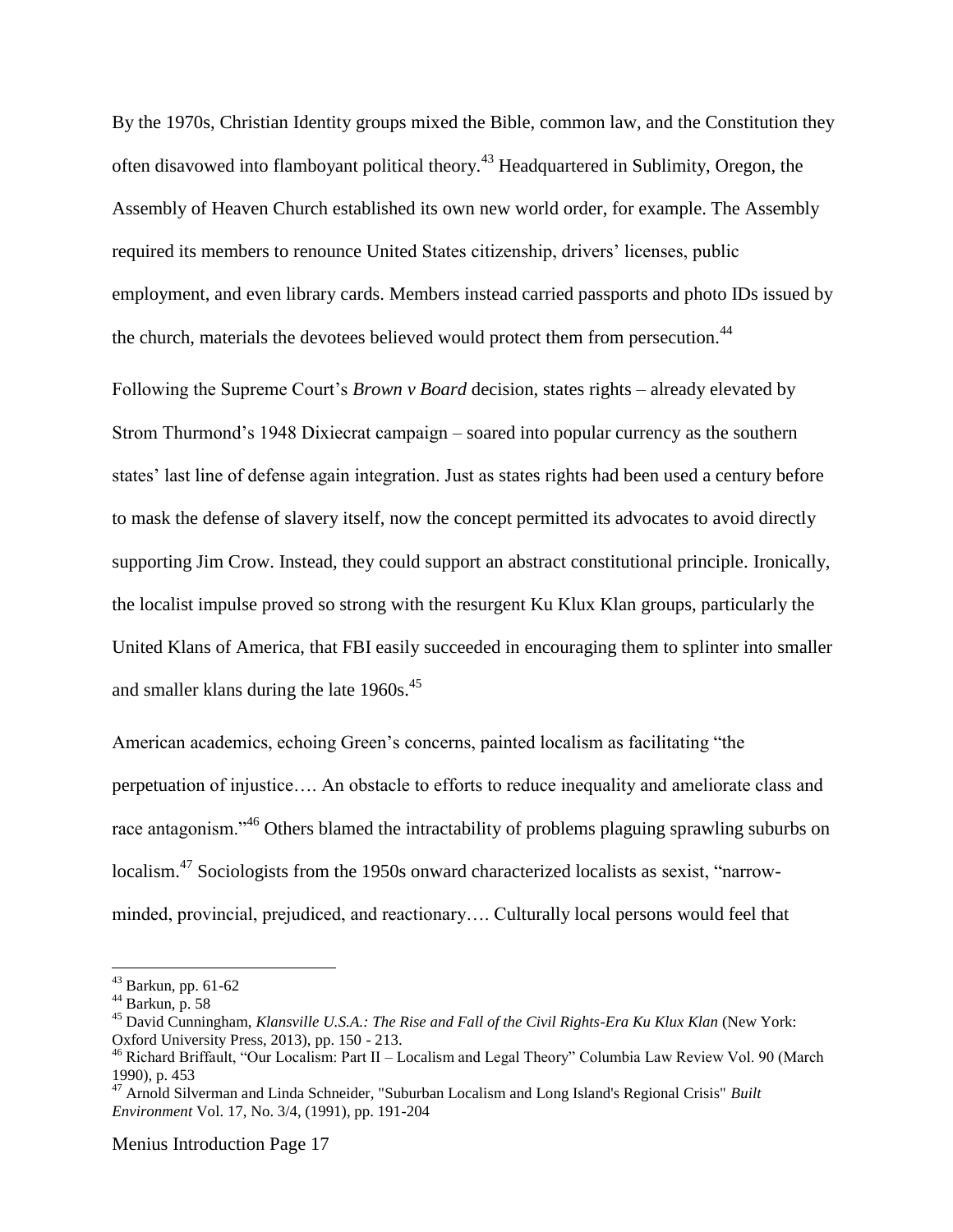locally-oriented lifestyles are of intrinsic and primary importance. They would assume that 'local' is good, noble, valuable, and important, while extra-local entities and events are of secondary or tertiary importance."<sup>48</sup>

While federal involvement in education had accelerated steadily since the Soviet launch of the Sputnik satellite in 1957, localism took the blame for shortcomings in American education in the eyes of E.D. Hirsch, writing in 1996. "Extreme localism has proven to be a formula for failure and inequity…. Extreme localism has failed not only American children but also the teachers themselves who, to do their jobs properly, need agreed-on goals and the benefit of cooperation with their colleagues."<sup>49</sup>

The devastation of Hurricane Katrina in 2005 exposed the facility for localism to preserve de facto segregation in New Orleans decades after the end of de jure segregation. The destruction fell on all classes, but disproportionally far more on black and poor residents. This resulted from local policies that concentrated those populations in low lying, flood prone areas.<sup>50</sup>

On the other hand, some Great Society programs of the 1960s endeavored to build local government and institutions by designing new community-level entities that would involve populations previously excluded from participation in public affairs. Cannon called this an "enlightened brand of localism," Intended to become an enduring part of government. The local, community-based approach allowed federal agencies to bypass state and municipal governments that were perhaps less enthusiastic about the "War on Poverty." Finally, according to Cannon,

<sup>48</sup> Edward C. Lehman, Jr. "Localism and Sexism: A Replication and Extension" *Social Science Quarterly*, Vol. 71, No. 1 (March 1990) pp. 184-185

<sup>49</sup> E.D. Hirsch, Jr. *The Schools We Need and Why We Don't Have Them* (New York: Knopf, 1996), p. 98; Cannon p. 33

<sup>50</sup> David D. Troutt, "Localism and Segregation" *Journal of Affordable Housing & Community Development Law* Vol. 16, No. 4 (Summer 2007), p. 323.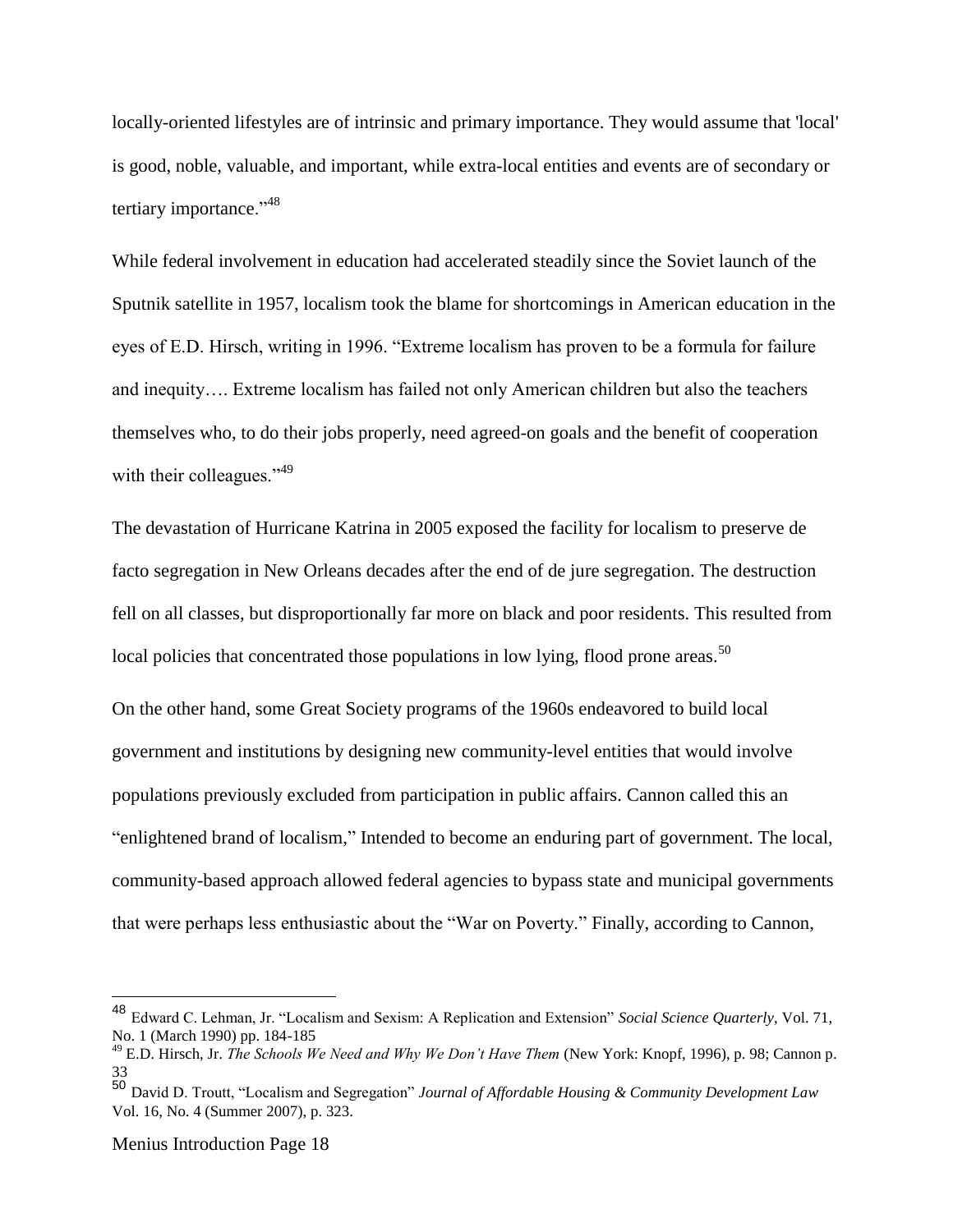rather than the abstraction of community, localism was "an idea which has long held an august place in the American political tradition," including with President Lyndon Johnson himself.<sup>51</sup> Given this "utopian yet realizable form of localism" aspect of Johnson's Great Society, localism unsurprisingly hit rock bottom in mainstream politics during the 1980s and 1990s, appearing to drown in wave upon wave of deregulation and globalization during which the liberal assumptions of the Great Society were rejected. The localist Community Action Program ended in 1981.<sup>52</sup> The breakdown during the Reagan and Clinton years of the regulatory system which protected local economies from the full effects of global Capitalism weakened community in America and led to ever widening income disparity. Yet this neo-liberal push symbolized by Reagan's election in 1980 would provide the impetus for an extraordinary renaissance of localism in America.

Chapter Eight, "Rebirth," examines the resurgence of localist thought during the late  $20<sup>th</sup>$  and early 21<sup>st</sup> Centuries. Starting around 1995, "Buy Local" and "Local First" campaigns have gained great traction, as have local food initiatives. By 2010 some 30,000 webpages extolled "Buy Local," thus proposing an alternate global economy based on localism.<sup>53</sup> Claiming that more than two million people worldwide had actively involved themselves in the movement by 2008, some advocates call this "The Great Turning" and compare it to the agricultural and industrial revolutions.<sup>54</sup>

In the early  $21<sup>st</sup>$  Century a strong localist impulse builds upon Small-Mart or BALLE principles for vibrant local economies. Shuman advanced the idea of local and individual actions being a

 $\overline{a}$ 

<sup>51</sup> William B. Cannon, " Enlightened Localism: A Narrative Account of Poverty and Education in the Great Society" *Yale Law & Policy Review*, Vol. 4, No. 1 (Fall - Winter, 1985), pp. 7, 16, 18  $52$  Cannon, pp. 8, 31

<sup>&</sup>lt;sup>53</sup> Hess, pp. 9, 17, 19

<sup>54</sup> Joanna Macy, "Five Ways of Being That Can Change the World" *FilmsForAction.org* (July 6, 2014)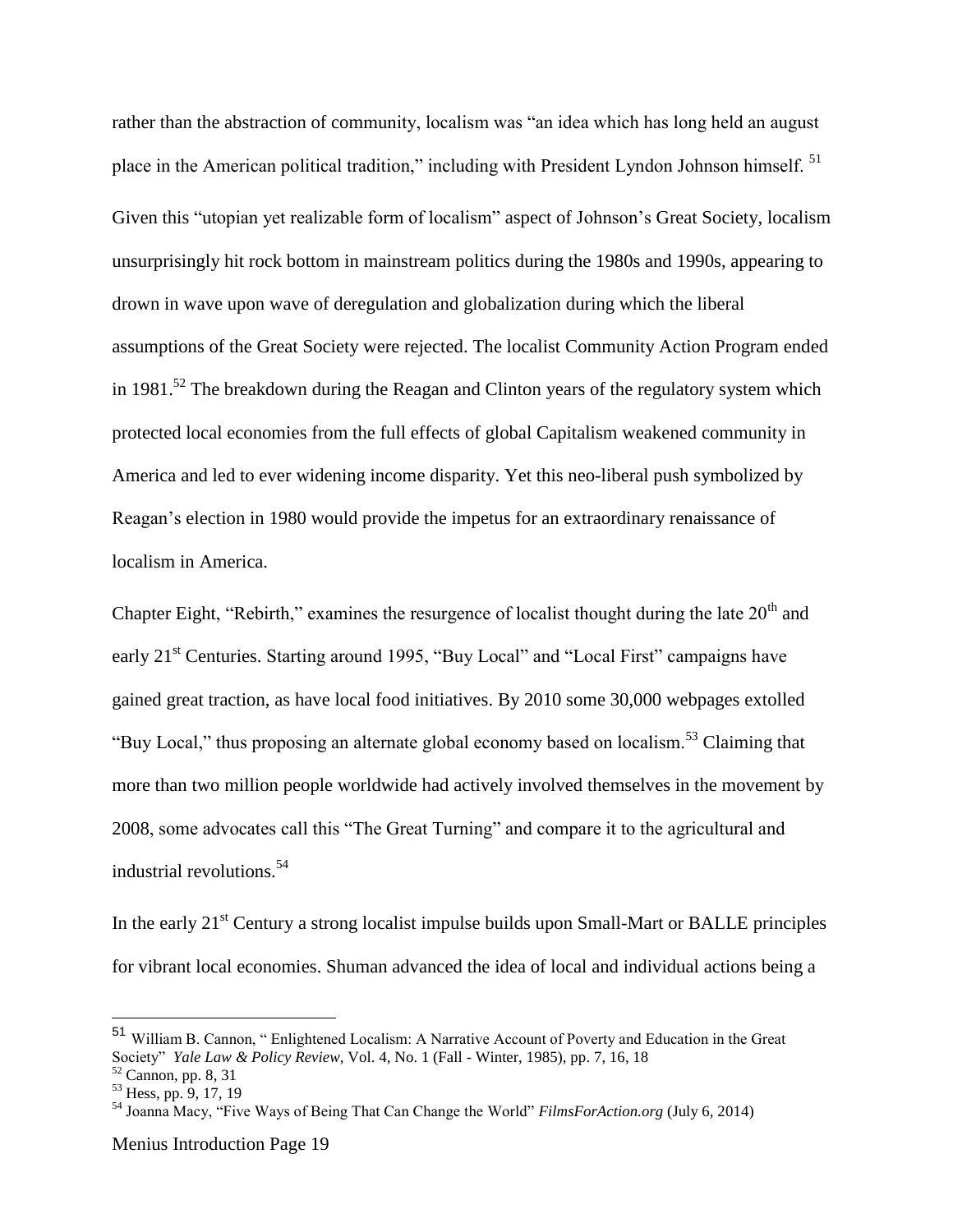form of policy that can affect vast change in *The Small-Mart Revolution: How Local Business are Beating the Global Competition*. A number of Americans have embraced similar concepts through the Transitions Network, which Rob Hopkins began in England.<sup>55</sup> Carrie Rollwagen, among others, has extended these ideas into empowering individual citizens and communities to reshape policy to build an enduring America based on strong local economies, participatory local democracy, and sustainable environment through the intentional individual choices they make. In this theory, the localist takes the long term view, sacrificing short term gains, making intentional and often initially expensive choices for the good of the community.<sup>56</sup>

Asheville, North Carolina activist and gadfly politician Cecil Bothwell expressed those thoughts in an essay in his 2008 collection *Gorillas in the Myth*:

Here is the front line in the battle against Wal-Martization, against tax-funded, corporatewelfare schemes to lure multinational business development, and against the export of jobs. The radical localist isn't fooled by smiley faces and low prices that help destroy downtown businesses while funneling money into distant banks. It is pie simple to join the growing ranks of thoughtful consumers, who understand that dollars are votes, and those votes shape the places we live.  $57$ 

Simultaneously, the radical localism phrase gained popularity in Britain during the devolution under the [Localism](http://www.respublica.org.uk/item/Localism-2-0-Empowering-the-Civic-State) Act that permitted greater local autonomy in Scotland and Wales. In a sense, the September 2014 vote for Scottish Independence provided the first wide scale plebiscite on Localism writ quite large, reversing national policy and proposing to break up a world power nation state.

Manuel Castells in his trilogy, *The Information Age: Economy, Society and Culture,* describes three fundamental shifts empowering the localist resurgence and creating what he called the

Menius Introduction Page 20

<sup>55</sup> Rob Hopkins, *The Power of Just Doing Stuff: How Local Action Can Change the World* (London: UIT Cambridge Ltd, 2013)

<sup>56</sup> Rollwagen, *passim*; Hess, pp. 52-55

<sup>57</sup> Cecil Bothwell, *Gorillas in the Myth: A Duck Soup Reader* (Asheville: Brave Ulysses Books, 2008)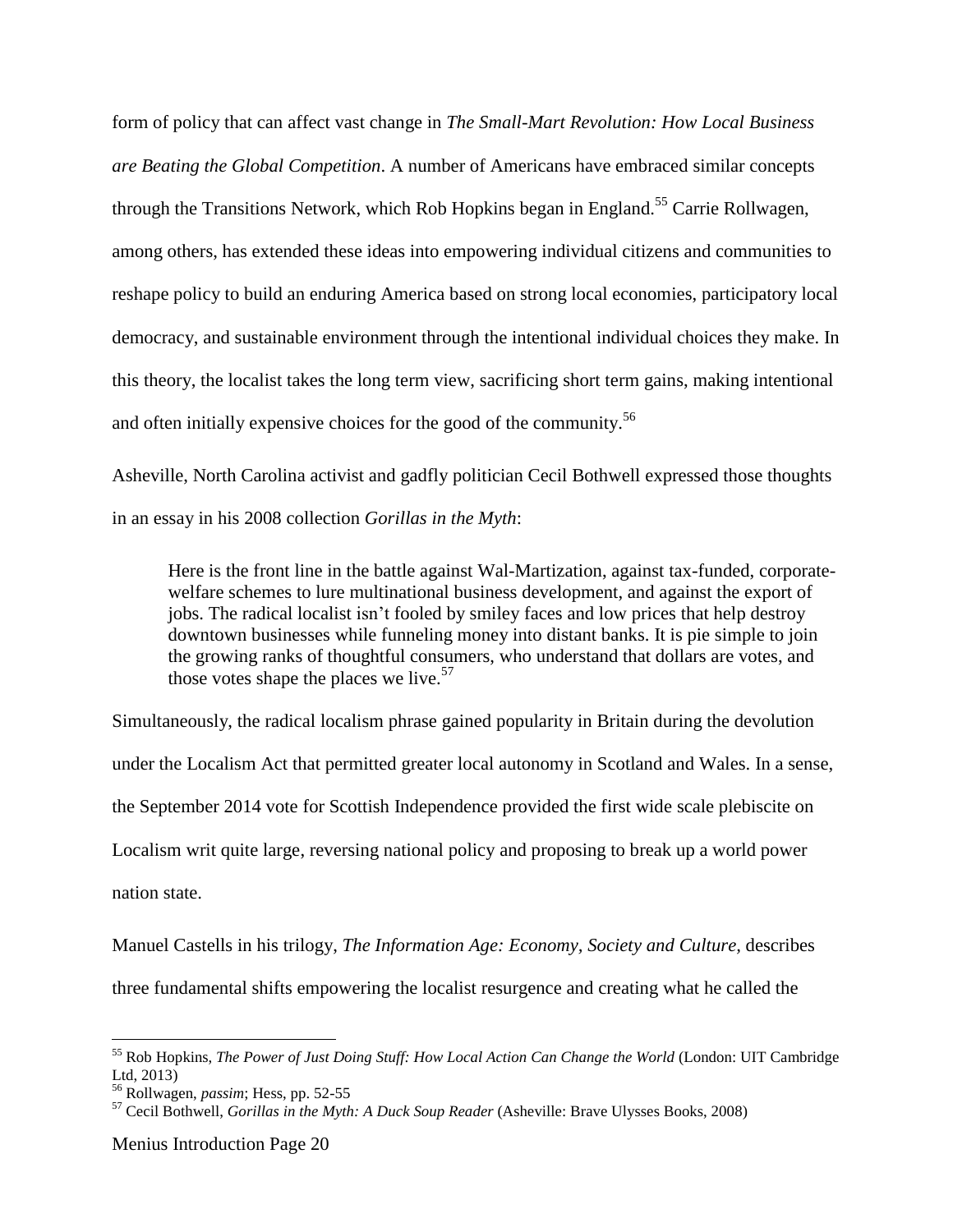"Network Society:" 1) emerging technologies; 2) crises in both capitalism and communism; and 3) new social movements. Localism thus forms a new social movement addressing the crisis of outdated economic systems and enabled by new technology.<sup>58</sup>

Hess states that "democracy deficits that have weakened public participation" in policy making at the national level have fueled the political manifestations of localism.<sup>59</sup> E. Russell Cole, also a sociologist, expressed similar ideas in his 2010 [dissertation,](http://gradworks.umi.com/34/27/3427006.html) later summarized in a 21 page essay "Radical [Localism](http://doctoredwardrcole.wordpress.com/radical-localism-in-the-network-society/) in the Network Society." Studying Green and Populist Party use of social media, Cole identified radical localism as a potential means to break through the two-party choke hold on power in the USA. "[T]he morphology of the third-party should resemble the decentralized communicative infrastructure that the Internet permits."<sup>60</sup> In other words, from the ground up with policy built locally first.

Localists today believe in buying, investing, banking, and donating locally making for Local Living Economies somewhat insulated from national and global marketplaces. Hess believes this "emphasis on the role of small-business and nonprofit organizations, the call for independent and local ownership, and the goal of extending that project" globally distinguishes localism from radical and mainstream thought.<sup>61</sup> Some focus on the acts individuals can take, while others see localism as a way for citizens and local polities to shape national policy.

Both the culture of local control and formal institutions of governance are resilient and are likely to play central roles for decades to come. Even as residential migration and a nationalized media and culture weaken Americans' ties to unique places, we see widespread evidence of Americans' yearning for a sense of community and for the

 $\overline{a}$ 

<sup>58</sup> [Manuel Castells,](http://en.wikipedia.org/wiki/Manuel_Castells):*The Rise of the Network Society* (1996), *The Power of Identity*(1997), and *End of Millennium* (1998)

<sup>59</sup> Hess, p. 242

<sup>&</sup>lt;sup>60</sup> Edward Russell Cole, "Radical localism in the [Network](http://search.proquest.com/docview/763624054) Society" (PhD. Dissertation: SUNY-Albany, 2010), p. 37; Edward R. Cole, "Radical localism in the Network Society["http://doctoredwardrcole.wordpress.com/radical](http://doctoredwardrcole.wordpress.com/radical-localism-in-the-network-society/)[localism-in-the-network-society/](http://doctoredwardrcole.wordpress.com/radical-localism-in-the-network-society/)

 $<sup>61</sup>$  Hess, pp. 52, 58</sup>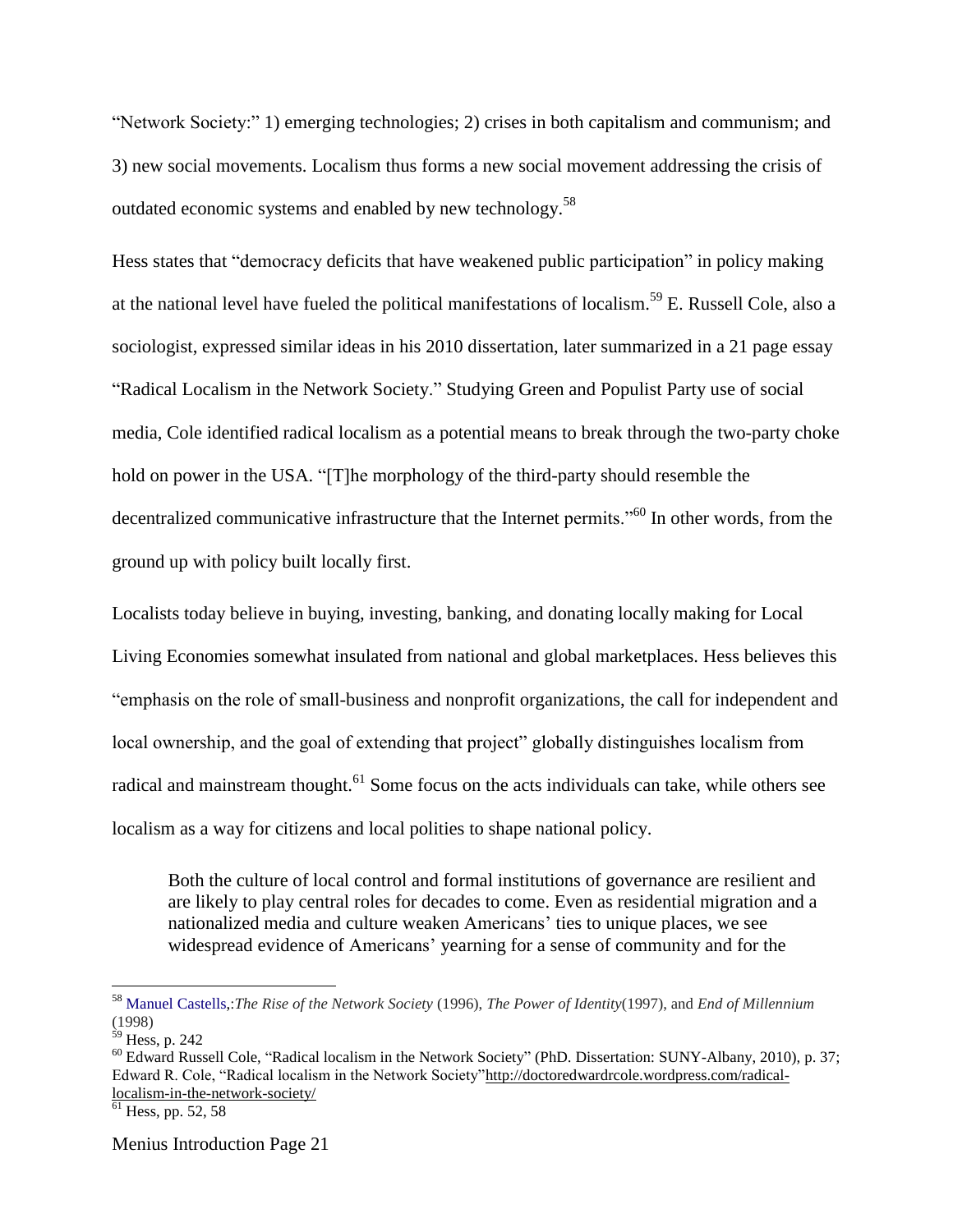importance of social capital and relationships of trust that may be more easily nurtured locally. And, critically, geographic space is hardwired into our political system.<sup>62</sup>

Unsurprisingly, recent localism involves a great amount of direct citizen action outside previously existing structures. Hess categorizes them as "the local retailer, credit union, restaurant, city government department, radio station, or non-profit organization."<sup>63</sup> In Minneapolis, in one shining example, the Northeast Investment Cooperative took advantage of Minnesota's liberal cooperative laws to assemble some 200 members investing at least \$1000 each to revitalize successfully a section of Central Avenue.<sup>64</sup>

Well into the second decade of the new century, localism faces a significant degree of opportunity, especially in face of the environmental problems and economic inequality produced by the neoliberal era. Localism offers a smaller scale easier to attract activists that giant global issues, a means of taking action by changing shopping, investing, and consuming patterns rather taking to the barricades, a broad base of support than potentially encompasses most businesses and non-profits in the USA, and a facility for forming coalitions across class and ethnic lines. The growth of all sorts of American localist organizations ranging from credit unions to biofuels businesses to community media to farmers markets provides grounds for optimism. Nonetheless, challenges remain if what Hess calls "global localism" will emerge without being co-opted by big business or thwarted by governments or financial markets.<sup>65</sup>

The resurgence of localism over the past twenty years suggests some basic conclusions about localism that will be explored in Chapter Nine, "Conclusions."

<sup>62</sup> Jeffrey R. Henig and Frederick M. Hess; "The Declining Significance of Space and Geography," *The Phi Delta Kappan* Vol. 92, No. 3 (November 2010), p. 59

 $63$  Hess, p. 14

<sup>64</sup> Olivia LaVecchia, "The Do-It-Yourselves Downtown" *Institute for Local Self-Reliance* and *Yes! Magazine* (February 23, 2015)

 $<sup>65</sup>$  Hess, pp. 245-255</sup>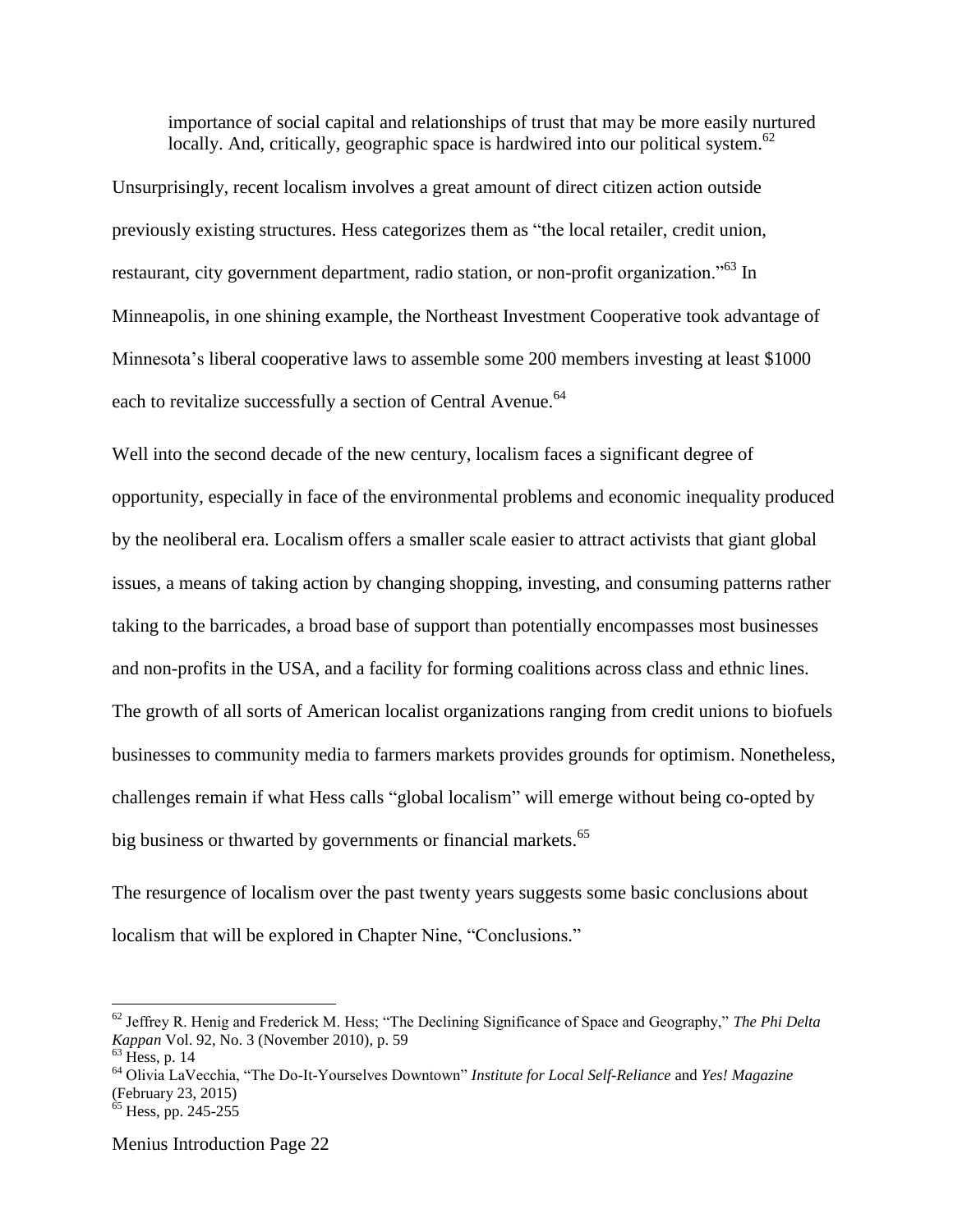First, localism throughout American history has emerged as a response to specific conditions existing at certain times, which partially explains its adaptability and many different manifestations. The localist renaissance comes in many ways as a direct response to the neoliberal globalization and deregulation, combined with a rejection of the unchallenged assumption shared by liberals and neo-liberals of the essential nature of the multi-national corporation. Localism today can be as simple as believing in trade protectionism rather than neoliberal free markets. Hess accurately reports that contemporary "localism borrows from previous political ideologies but is also… a unique response to the historical situation of corporate-led globalization." <sup>66</sup> While the Regulators, for one example, moved against the government of North Carolina, many localists today act against corporations with "global" becoming equated with "capitalist" and "local" with "just," "equitable," and "sustainable."<sup>67</sup> That which cannot be contested on the global plane can be negated in the local space.

Second, contemporary localists also reject the top-down, whole nation state solutions proposed by liberals, fascists, and socialists. Here they distinguish themselves from neoliberals in that they distrust the multi-national corporations and global trade pacts even more than they do their governments.

Third, food issues hold overarching symbolic and practical importance for localists today. Food often serves as the gateway to localism in an era of genetically modified organism and aggressive growth and patent protection by corporations such as Monsanto. Food movements also have the best developed localist literature.<sup>68</sup> Eat local initiatives have become the most visible in the form of farmers' markets and community supported agriculture (CSA). These local

<sup>&</sup>lt;sup>66</sup> Hess, pp. 23, 30-31, 78

 $67$  DuPois and Goodman, pp. 359, 368-369

 $68$  Hess, pp. 135-136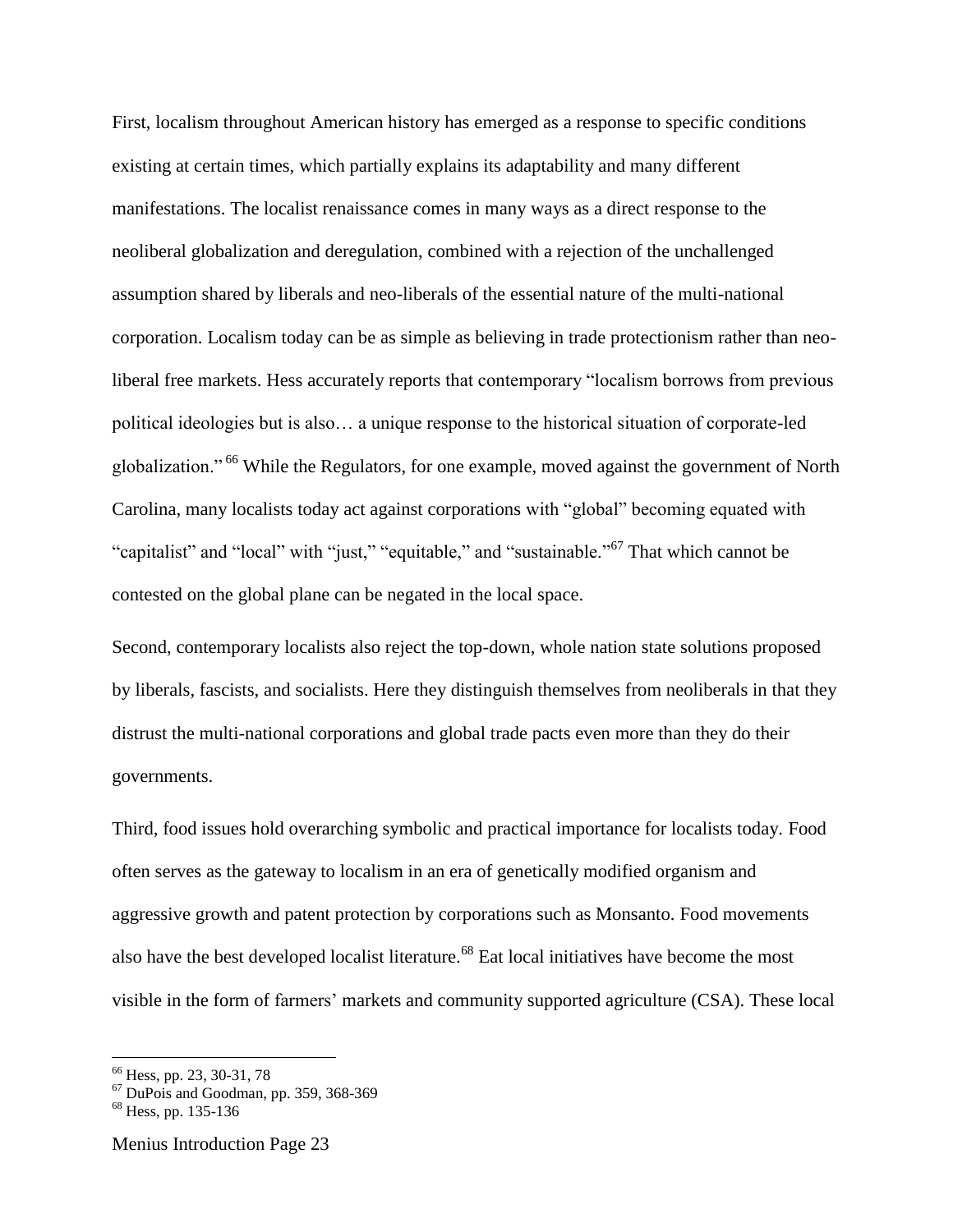food movements have often aligned themselves with environmental and social justice initiatives.<sup>69</sup> The Kansas City Food Circle, for example, defines its role as "to connect all actors" in the food system in a sensible and sustainable way that sustains the community, is healthy for people and the environment, and returns control of the food system to local communities."<sup>70</sup> Inspired by the slow food movement, slow money or "locavesting" involves creating networks that bring local investors into direct contact with businesses seeking cash.<sup>71</sup> SlowMoneyNC, part of Pittsboro's Abundance Foundation, in just two years achieved sufficient success to refinance a  $$400,000$  note for the local grocery co-op.<sup>72</sup>

Fourth, while vibrant in the United Kingdom and other countries as demonstrated by the Transitions Network, localism exerts a special appeal to Americans. "The beauty of the Great Turning," writes advocate Joanna Macy, "is that each of us takes part in distinctive ways. Given our different circumstances and with our different dispositions and capacities, our stories are all unique. All have something fresh to reveal. All can help inspire others.<sup> $73$ </sup> The ethos of individual liberty that dates back to the times described in Chapter Two retains a romantic hold on the American political mind. Just as the generation of Frenchmen represented by Alexis de Tocqueville romanticized the French Revolution in which they were just a bit too young to have experienced, localist activism appeals to those Americans who look back on the revolutionary 1960s and the final decade of liberalism in the  $1970s$ .<sup>74</sup> In this regard it becomes obvious that

 $\overline{a}$ 

<sup>69</sup> DuPuis and Goodman, p. 259

<sup>70</sup> DuPuis and Goodman, p. 361

<sup>71</sup> Michael H. Shuman, *Local Dollars, Local Sense How to Shift Your Money from Wall Street to Main Street and Achieve Real Prosperity* (White River Junction, VT: Chelsea Green Publishing, 2012); Amy Cortese, *[Locavesting:](http://www.locavesting.com/Locavesting_homepage.html) The [Revolution](http://www.locavesting.com/Locavesting_homepage.html) in Local Investing* (New York: John Wiley and Sons, 2011)

<sup>72</sup> Carol Peppe Hewitt, *Financing Our Foodshed: Growing Local Food With Slow Money* (Gabriola Island, BC: New Society Publishers, 2013)

<sup>73</sup> Macy

<sup>74</sup> On de Tocqueville's generation, see Corey Robin, *Fear: the History of a Political Idea* (New York: Oxford University Press, 2004)